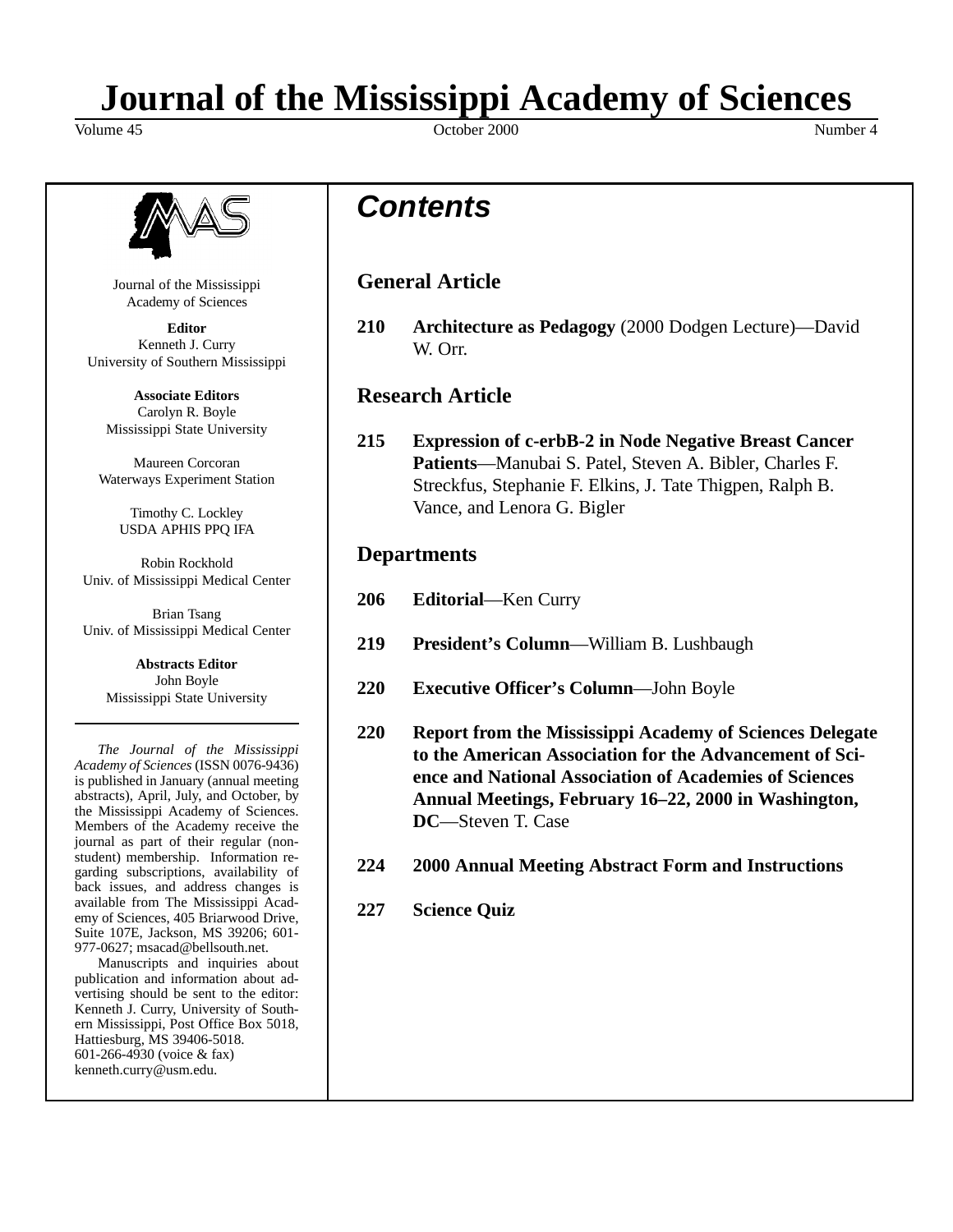# **OFFICERS OF THE MISSISSIPPI ACADEMY OF SCIENCES**

| Johnnie-Marie Whitfield |
|-------------------------|
| Clifford Ochs           |
|                         |

# **Editorial**

Election results are in and congratulations are in order for new President Elect Margo Hall and new Board Director Clifford Ochs. The gavel changed hands in July from Susan Nodurft who becomes our immediate past president to Bill Lushbaugh who is our current president (see his introductory remarks in this issue).

This Academy has a strong and increasing presence on the national scene through affiliation with the American Association for the Advancement of Science and National Association of Academies of Sciences. Our representative, Steve Case, has published a report in this issue outlining the hierarchy within these organizations which should help you to understand what they do and how we interact with them. You can also learn about our affiliations from the report by Dudley Peeler posted on our website at http://www.msacad.org/naasrep.html.

We have continued searching for ways to increase visibility and utility of this journal through identifying abstracting services. The main service that puts abstracts of this journal, including the annual meeting abstracts, into a searchable database is AcadSci, a nonprofit organization abstracting state academy journals. A general letter inviting you to see and search their database is published in this issue. Also please see their advertisement encouraging your libraries to subscribe to their service.

**The annual meeting of the Mississippi Academy of Sciences will be held in Tupelo, Mississippi, next year on the 8th and 9th of February.** This issue contains the final call for abstracts. Visit the Academy website to submit your abstract electronically. The deadline is 1 November.

Information about lodging and about new and renewal membership will be mailed to current members in December. This is an opportunity for you to encourage scientists new to our state to join the Academy and present their work at our annual meeting. This is also the time to be thinking about organizing the data you intend to present at the annual meeting into a written manuscript to publish in this journal.—Ken Curry

> CUSTOM MICROSCOPE SERVICE LABORATORY, STUDENT AND RESEARCH THOROUGH CLEANING AND REPAIR RE-SET TO OPTIMUM CONDITION STATUS REPORT ON EACH MICROSCOPE <<<<<<<>>>>>>> MICKEY MCPOLAND 2236 RIVER HAVEN LANE BIRMINGHAM, AL 35244 (205) 982-9200 (800) 236-6741 QUANTITY DISCOUNTS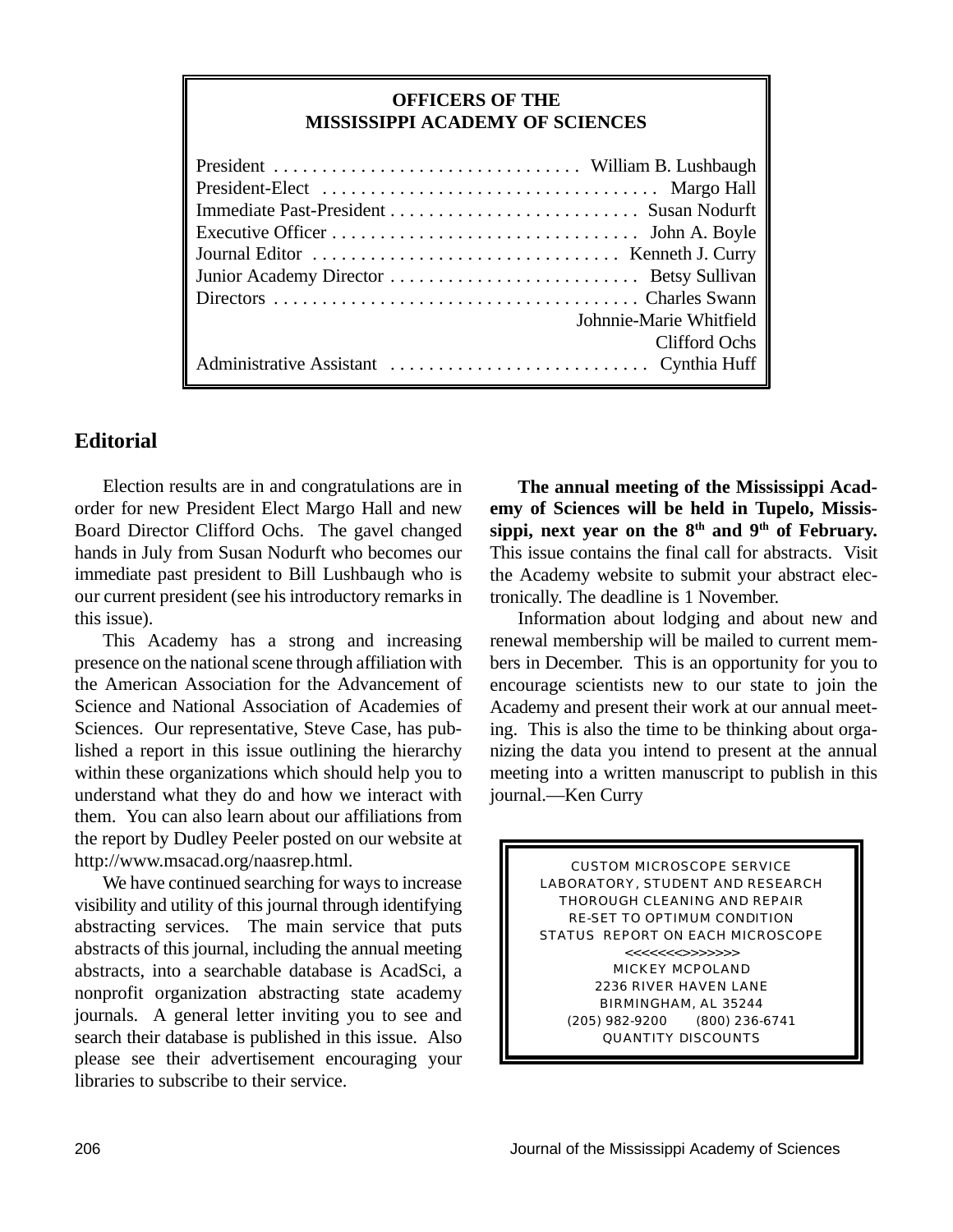[insert Ohause advertisment here.]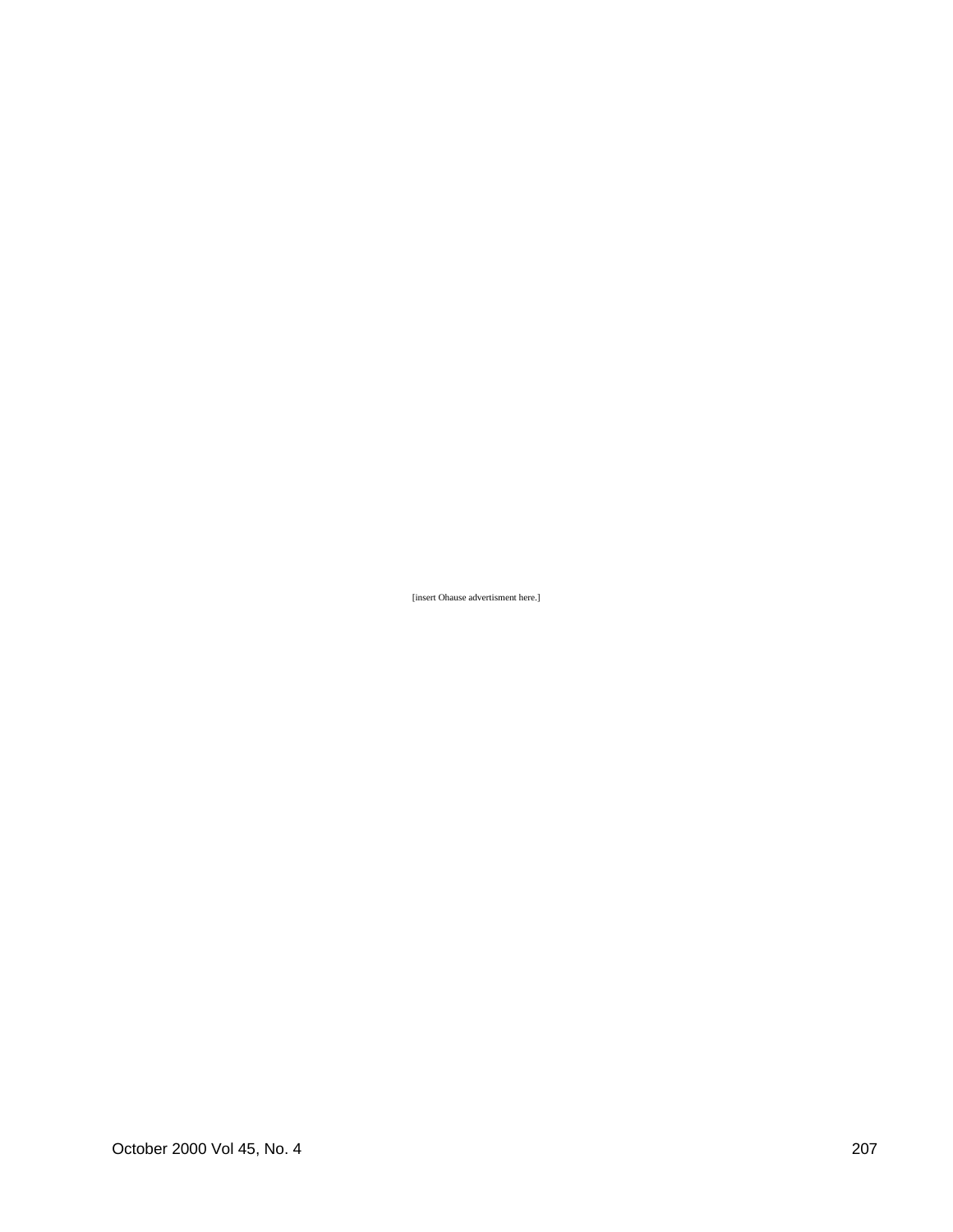#### **To the Members of the Mississippi Academy of Sciences:**

Important information is included in this communication that should be of special interest to those members of the Mississippi Academy of Science who have concerns about the low use of State Academy of Science journals by researchers. I am sure that through service to your academy you are well aware of the problems State Academies of Science have struggled with over the years in gaining acceptance of their published papers by researchers. In an attempt to find solutions to these problems, the State Academies of Science of the U.S. (with the exception of the N.Y. Academy of Science) have contributed in a variety of ways since 1994 to the development of State Academies of Science Abstracts (SASA). This online indexing/abstracting service takes in all science disciplines. Both annual meeting abstracts and abstracts of full-length papers are included. The Journal Mississippi Academy of Science is indexed/abstracted for the years 1985–present in SASA.

In states where this online indexing/abstracting service has been used for several years, State Academy of Science journals have come into very active usage by researchers. As SASA serves State Academies of Science exclusively, the researcher quickly becomes familiar with both journals and academies. SASA also provides links to all academies that have Web sites. The potential benefits include increased interest in academy membership, higher numbers of submitted manuscripts, and a better library market for academy journals. It is hoped that your institution takes advantage of this easy way to increase the visibility of the Journal Mississippi Academy of Science at no cost to the academy.

The trial version of SASA is currently available for use at no charge. It can be accessed at:

http://acadsci.marshall.edu:8765/ user name–acadsci Password–summer2000

The above password will be valid through December 2000. The trial version of SASA is updated annually while the production version is updated every 40 days. If an additional trial period is needed after December 31, 2000, the new password should be requested.

It is also hoped that you will find SASA to be useful in your work and that you will recommend that your library initiate a subscription for this low-cost online database. Please feel free to contact me if you have questions.

Tom Weaks SASA Managing Editor e-mail–acadsci@ntsource.com or acadinfo@aol.com SASA Web site–http://www.acadsci.com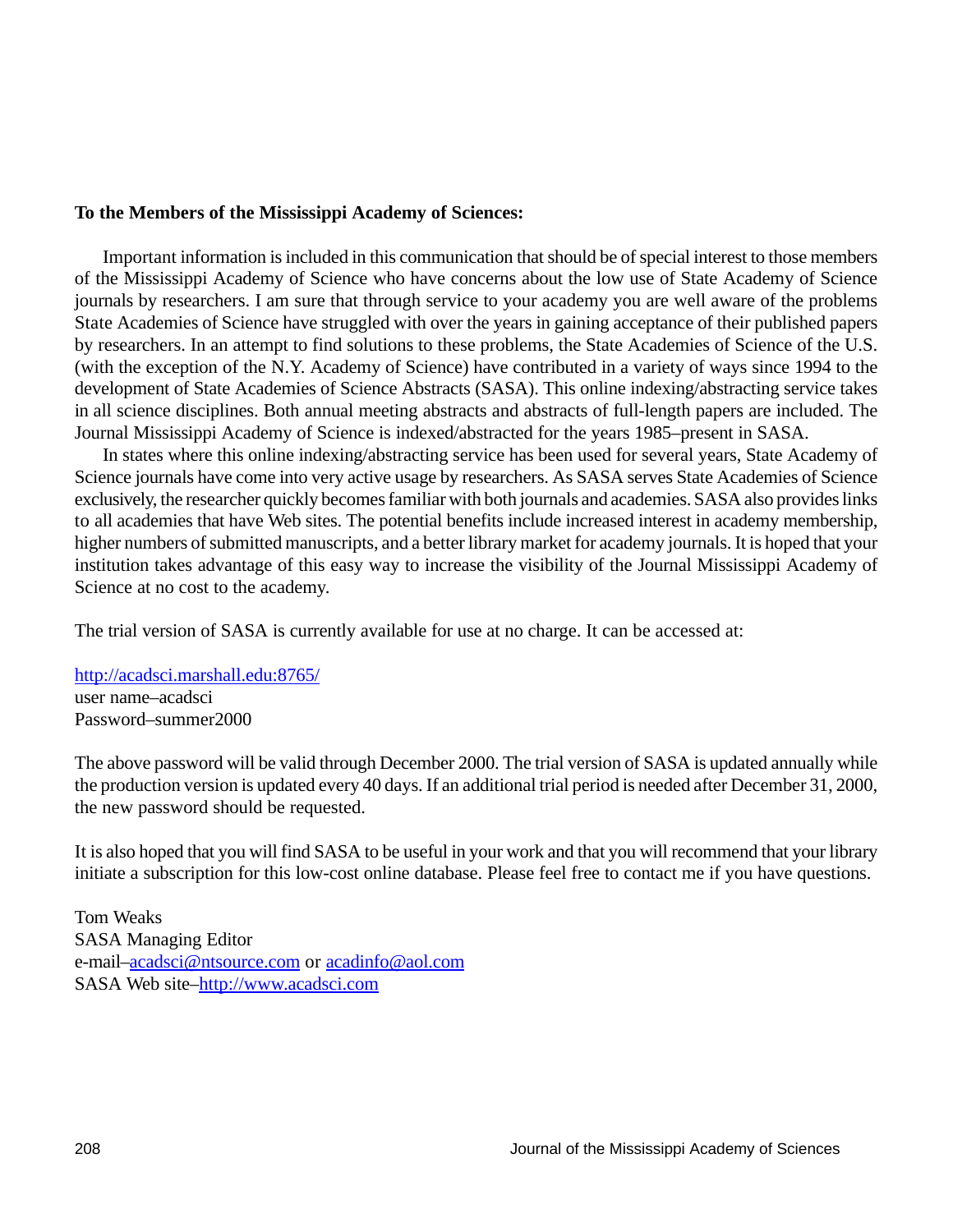[insert AcadSci advertisment here.]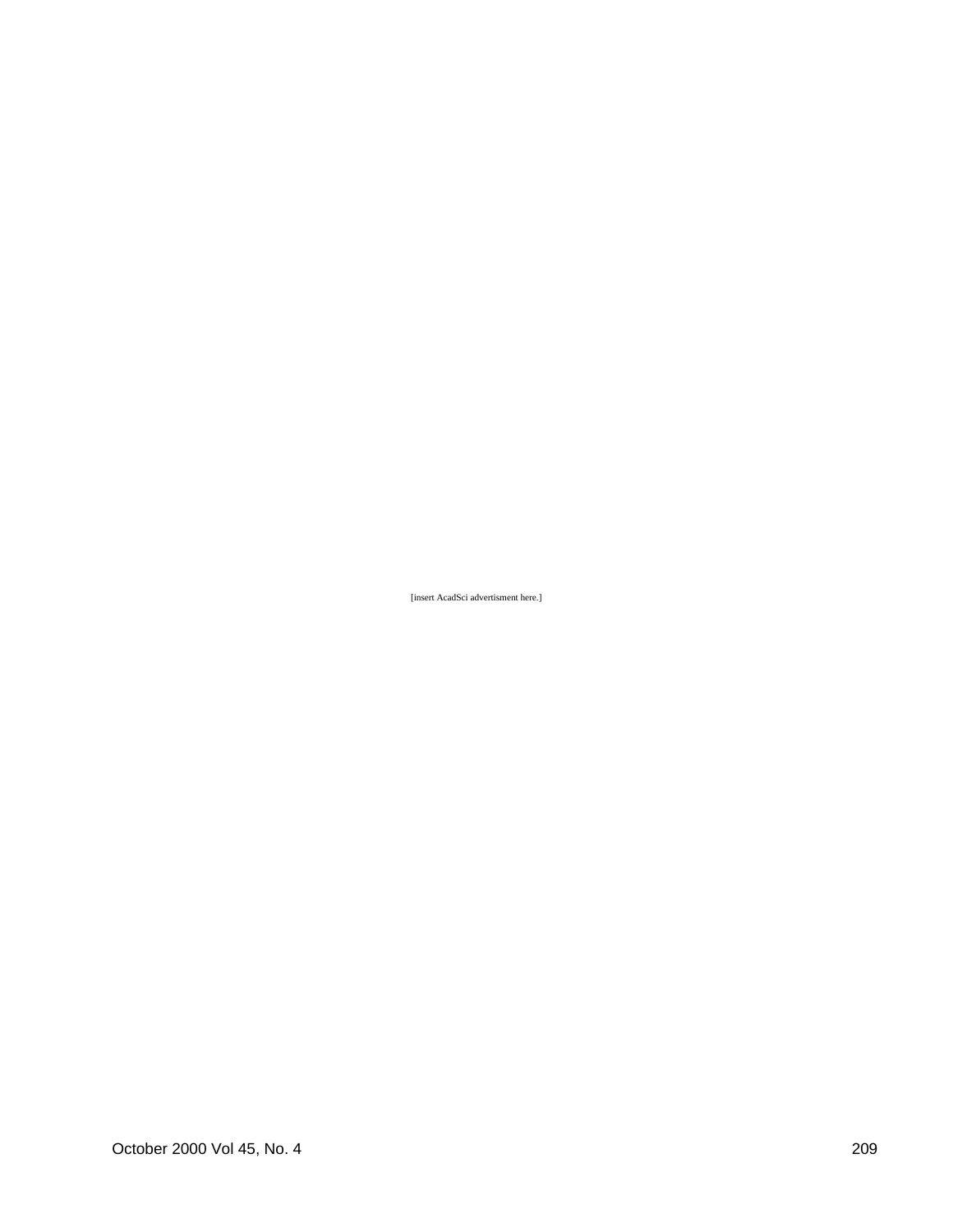# **Architecture as Pedagogy**<sup>1</sup>

## **David W. Orr**<sup>2</sup> Environmental Studies Center, Oberlin College, Oberlin, Ohio 44074

"The worst thing we can do to our children is to convince them that ugliness is normal."—Rene Dubos

As commonly practiced, education has little to do with its specific setting or locality. The typical campus is regarded mostly as a place where learning occurs, but is, itself, believed to be the source of no useful learning. It is intended, rather, to be convenient, efficient, or esthetically pleasing, but not instructional. It neither requires nor facilitates competence or mindfulness. By that standard, the same education could happen as well in California or in Kazakhstan, or on Mars, for that matter. The same could be said of the buildings and landscape that make up a college campus (Orr, 1993). The design of buildings and landscape is thought to have little or nothing to do with the process of learning or the quality of scholarship that occurs in a particular place. In fact buildings and landscape reflect a hidden curriculum that powerfully influences the learning process.

The curriculum embedded in any building instructs as fully and as powerfully as any course taught in it. Most of my classes, for example, are taught in a building that I think Descartes would have liked. It is a building with lots of squareness and straight lines. There is nothing whatsoever that reflects its locality in northeast Ohio in what had once been a vast forested wetland (Sherman, 1996). How it is cooled, heated, and lighted and at what true cost to the world is a mystery to its occupants. It offers no clue about the origins of the materials used to build it. It tells no story. With only minor modifications it could be converted to use as a factory or prison. When classes are over, students seldom linger for long. The building resonates with no part of our biology, evolutionary experience, or esthetic sensibilities. It reflects no understanding of ecology or ecological processes. It is intended to be functional, efficient, minimally offensive and little more. What else does it do?

First, it tells its users that locality, knowing where

they are, is unimportant. To be sure, this is not said in so many words anywhere in this or any other building. Rather, it is said tacitly throughout the entire building. Second, because it uses energy wastefully, the building tells its users that energy is cheap and abundant and can be squandered with no thought for the morrow. Third, nowhere in the building do students learn about the materials used in its construction or who was downwind or downstream from the wells, mines, forests, and manufacturing facilities where those materials originated or where they eventually will be discarded. And the lesson learned is mindlessness, which is to say it teaches that disconnectedness is normal. And try as one might to teach that we are implicated in the larger enterprise of life, standard architectural design mostly conveys other lessons. There is often a miscalibration between what is taught in classes and the way buildings actually work. Buildings are provisioned with energy, materials, and water, and dispose of their waste in ways that say to students that the world is linear and that we are no part of the larger web of life. Finally, there is no apparent connection in this or any other building on campus to the larger set of issues having to do with climatic change, biotic impoverishment, and the unraveling of the fabric of life on earth. Students begin to suspect, I think, that those issues are unreal or that they are unsolvable in any practical way, or that they occur somewhere else.

Through the design buildings and entire campuses is it possible to teach our students that our ecological problems are solvable and that we are connected to the larger community of life (Lyle, 1994)? I think so. For the past three years (1995-1998) I have worked with a team of students, faculty, and designers to design such a building. As a first step, we hired two graduates from the Class of 1993 to help coordinate

 $2$ Text based on the 2000 Dodgen Lecture delivered at the annual meeting of the Mississippi Academy of Sciences, February 24.

<sup>1</sup>Adapted from *Conservation Biology* (June, 1997).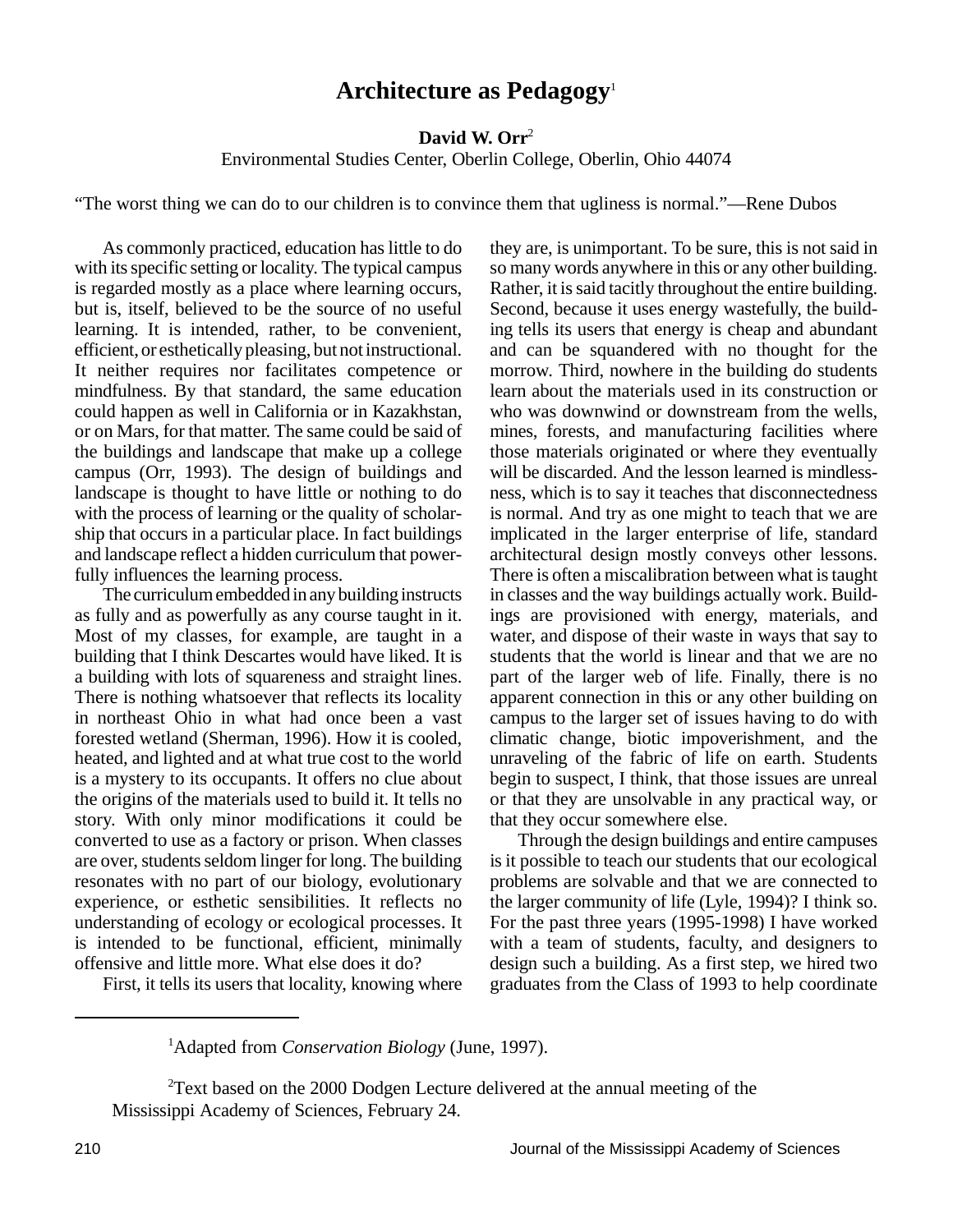the design of the project and to engage students, faculty, and the wider community in the design process. We also engaged architect, John Lyle, to help conduct the major design charettes or planning sessions that began in the fall of 1995. Some 250 students, faculty, and community members participated in the thirteen charettes that set the goals for the  $14,000$  ft<sup>2</sup> building. The final program called for a building:

- Discharging no wastewater, i.e. drinking water in, drinking water out;
- Generating more electricity than it used;
- Using no materials known to be carcinogenic, mutagenic, or endocrine disrupters;
- Maximizing energy and materials efficiency;
- Made from products and materials grown or manufactured sustainably;
- Landscaped to promote biological diversity;
- Promoting analytical skill such as least-cost end-use analysis and life-cycle costing as well as practical competence in horticulture, gardening, ecological engineering, landscape management, restoration ecology, solar technologies; and
- That met rigorous requirements for full-cost accounting.

We intended, in other words, a building that did not impair human or ecological health somewhere else or at some later time and one that instructed passively through its design and actively through routine operations.

From 26 architectural firms that applied for the job, we selected William McDonough & Partners in Charlottesville, Virginia. Part of their task was to coordinate a larger design team that would meet throughout the process. To fulfill the requirement that the building generate more electricity than it used, we engaged Amory Lovins and Bill Browning from the Rocky Mountain Institute as well as scientists from NASA, Lewis Space Center. In order to meet the standard of zero discharge we hired John Todd and Michael Shaw, the leading figures in the field of ecological engineering. For landscaping we brought in John Lyle and the firm of Andropogen, Inc. from Philadelphia. To this team we added structural and mechanical engineers (Lev Zetlin, Inc. New York City), and a contractor. In all, some 18 experts representing a dozen or more fields participated in the design phase. During programming and schematic

design this team and representatives from the College met by conference call weekly and in regular working sessions.

The team approach to architectural design was new to the College. Typically, architects design a building, hire engineers to heat and cool it, and bring in landscapers to make it look pretty. By engaging the full design team from the beginning we intended to improve the integration of building systems and technologies and the relationship between the building and its landscape. Early on, we decided that the standard for technology in the building was to be state-of-the-shelf, but within state-of-the-art design. In other words, we did not want the risk of untried technologies, but we did want the entire building to be at the frontier of what it is now possible to do with ecologically smart design.

The building program called for major changes, not only in the design process but also in the selection of materials, relationship to manufacturers, and in the way we counted the costs of the project. We intended to use materials that did not compromise human or ecological health somewhere else or at some later time. We also wanted to use materials that had as little embodied fossil energy as possible, hence giving preference to those locally manufactured or grown. In the process we discovered how little is known about the ecological and human effects of the materials used in construction. Unsurprisingly, we also discovered that the present system of building codes does little to encourage innovation leading to greater resource efficiency and environmental quality.

Typical buildings give a kind of snapshot of the state of technology about one year before they open, which means that they are obsolete the day they open. But we intended for this building to remain technologically dynamic over a long period of time by making it possible to adapt easily to changing technology. The use of raised flooring, for example, will permit quick changes of wiring and air-handling systems. Similarly, we intend to lease a photovoltaic array from a manufacturer so that the system can be upgraded as technology improves.

The same strategy is being applied to some materials as well. Buildings represent a union of two different metabolisms, one technical and one ecological (McDonough and Braungart, 1998). Materials that might eventually decompose into soil are part of an ecological metabolism. Otherwise they are "technical nutrients" to be leased from the manufacturer and eventually returned as a feedstock to be remanufac-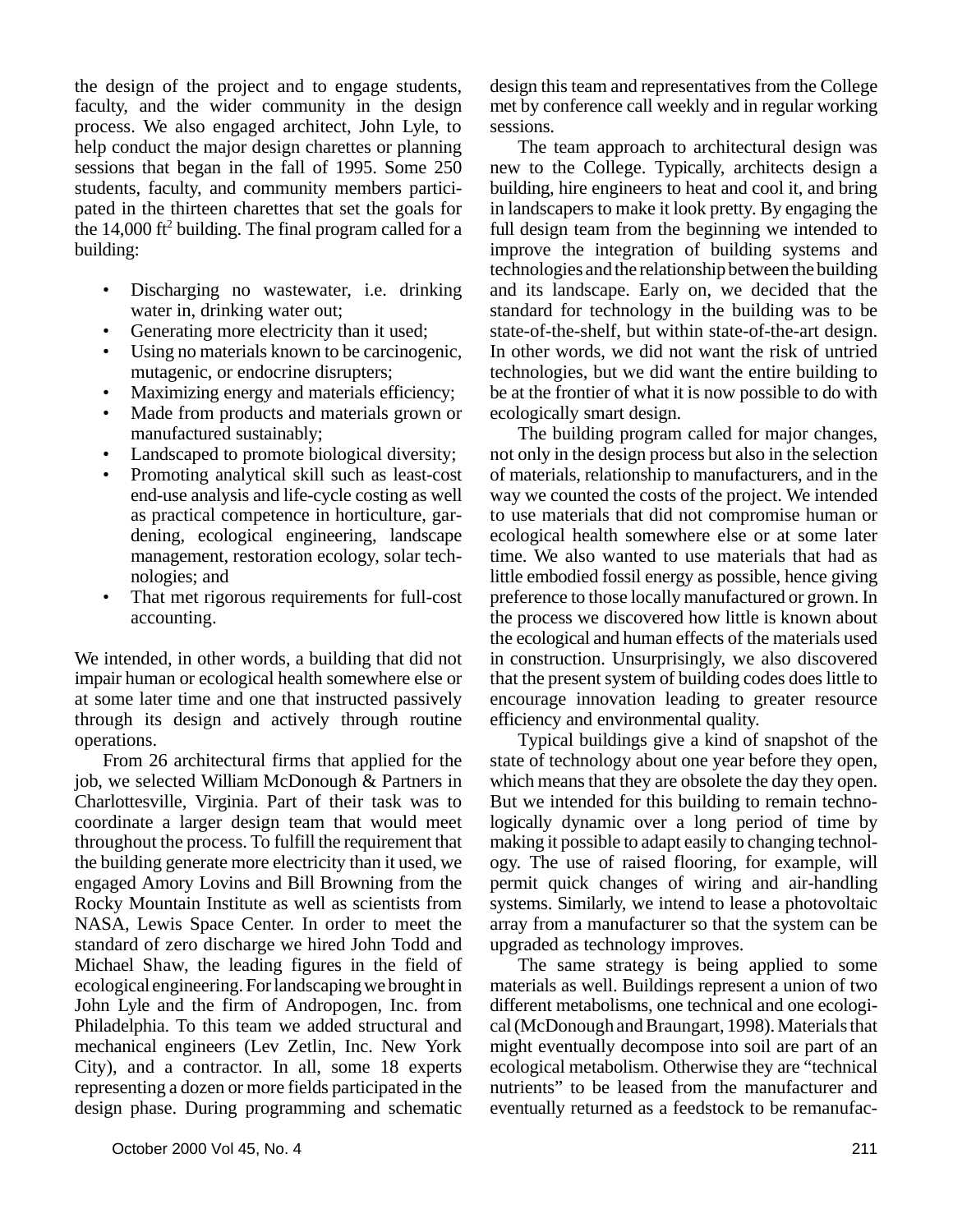# **ENERGY COSTS TO HEAT, VENTILATE, LIGHT, AND COOL MEASURED IN BTUs/FT<sup>2</sup> /YEAR**

The Lewis Center: 16,500

Federal Standards: 50,000

Aver. for new construction:  $~1000$ 

## **Figure 1**

tured into new product. Carpet in the building, accordingly, will be leased from Interface Corporation as a "product of service." When worn out or changed, it will be returned to Interface to be made into new carpet, not sent to a landfill. This means that Interface designs carpet that it wants back and that landfills do not fill up with a bulky material impervious to decay for thousands of years.

The costs of new buildings are typically calculated narrowly to include only those of design and construction excluding life-cycle operating costs and those to environment and human health. The result is a gross underestimate of what buildings actually cost their owners over their useful lifetime and what price they exact from society. In contrast, we will assess life-cycle costs of this building including the amount of  $CO<sub>2</sub>$  released in the construction phase.

From computer simulation (DOE-2) we anticipate that the total electrical budget to heat, ventilate, aircondition, and light will be ~63,000 kwh/yr or 16,499 Btus/ft<sup>2</sup>/yr. This is approximately 22% of the average for comparable new construction in northern Ohio as shown in Figure 1.

The electrical system for the Center will consist of a 3700 ft<sup>2</sup> photovoltaic array which may be combined with a fuel cell. In a cloudy climate the technological problem is to level out energy production from sunlight and actual energy use. With help from NASA scientists and others our plan is to do so as shown in Figure 2.

The building is designed to purify wastewater on site using a living machine developed by John Todd. It will minimize or eliminate the use of toxic materials. It will be instrumented to display energy and significant ecological data in the atrium. The story of the building will be prominently displayed throughout the structure. The landscape will include a restored wetland and forest as well as gardens, orchards, and greenhouse, all maintained by students. The south entry is a plaza, named in honor of its designer, John Lyle, featuring a sundial marking winter and summer solstices. The landscape will be used as much as classrooms to teach horticulture, gardening, landscape management, and ecological design.

Groundbreaking on the Adam Joseph Lewis Center for Environmental Studies occurred in September, 1998. We took occupancy in January of 2000. As important as the building and its landscape, the more important effects of the project have been the impact on those who participated in the project. Many of the students, who learned ecological design by working with some of the best practitioners in the world, now describe the Center as their "legacy" to the College. Faculty who participated perhaps are less pessimistic about the possibilities for institutional change. And the President, Nancy Dye, who initially authorized the project, has shown other administrators that risks for the right purposes can pay off.

The real test, however, lies ahead. It will be tempting for some, no doubt, to regard this as an interesting, but isolated experiment having no relation to other buildings now in the planning stage or for campus landscaping or resource management. The pedagogically challenged will see no further possibilities for rethinking the process, substance, and goals of education. If so, the Center will exist as an island on a campus that mirrors the larger culture. On the other hand, the project offers a model that might inform:

## **ADAM JOSEPH LEWIS CENTER ENERGY SYSTEM**

**PHOTONS**  $\rightarrow$  **ELECTRONS**  $\rightarrow$  **HYDROGEN**  $\rightarrow$  **ELECTRONS + HEAT**  $\rightarrow$  **H<sub>2</sub>O SUNLIGHT → PHOTOVOLTAICS → ELECTROLYSIS → FUEL CELL** 

**Figure 2**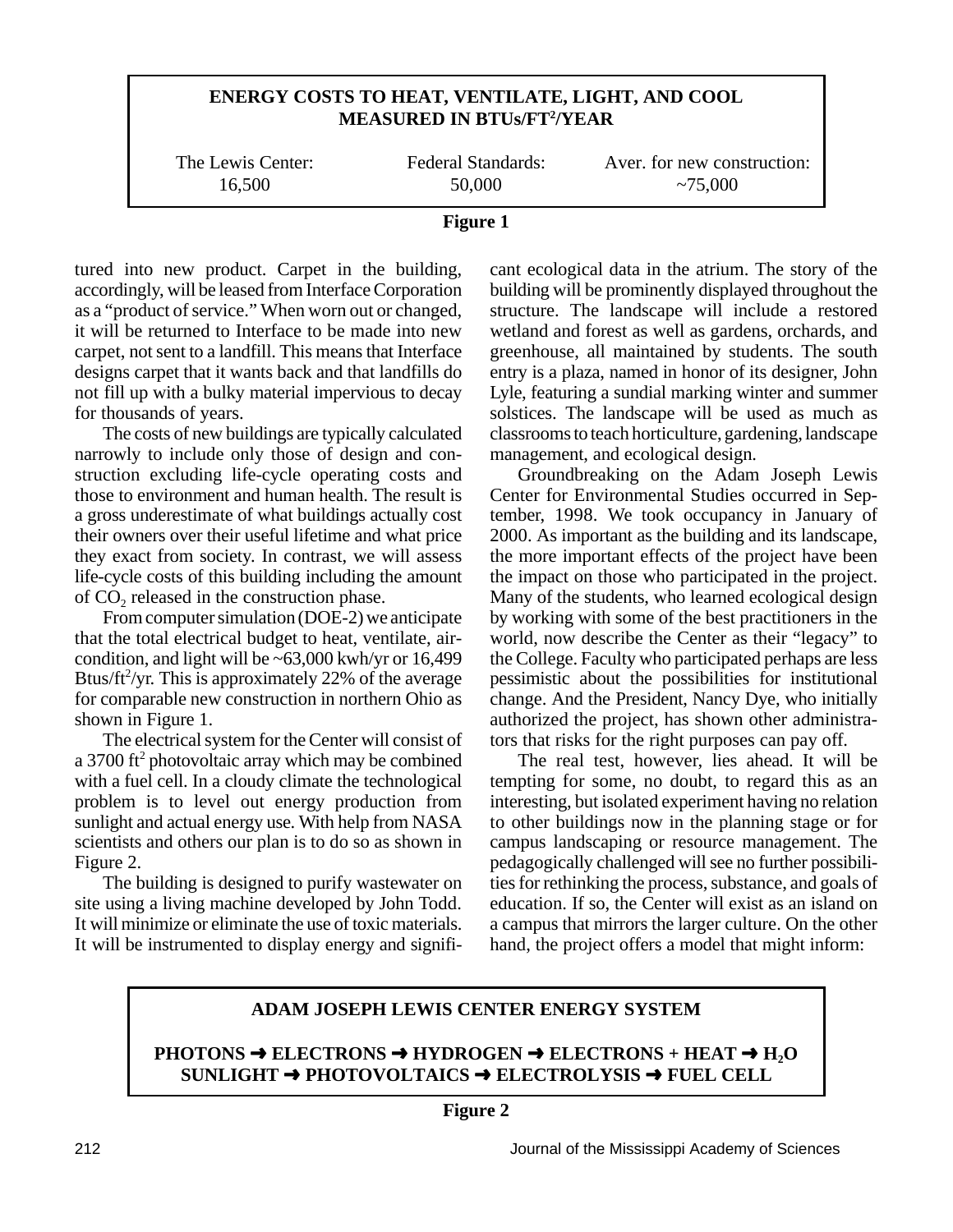- Architectural standards for all new construction and renovation;
- Landscape management;
- Financial criteria for payback times and fullcost accounting;
- Courses and projects organized around real problems;
- How we involve the wider community; and
- Campus-wide planning.

Colleges like many other organizations are often risk averse, slow to innovate, administratively fragmented, and focused on the short-term. To succeed, however, this project required: a willingness to risk failure, the capacity to make timely decisions, integrated planning, and a long-term planning horizon. New wine should not be put in old wineskins. We set out to change the ecology of a single building only to discover that to do so it was necessary to change the ecology of the planning process.

By some estimates, humankind is preparing to build more in the next half century than it has built throughout all of recorded history. If we do this inefficiently and carelessly, we will cast a long ecological shadow on the human future. If we fail to pay the full environmental costs of development, the resulting ecological and human damage will be irreparable. To the extent that we do not aim for efficiency and the use of renewable energy sources, the energy and maintenance costs will unnecessarily divert capital from other and far better purposes. The dream of sustainability, however defined, would then prove to be only a fantasy. Ideas and ideals need to be rendered into models and examples that make them visible, comprehensible, and compelling. Who will do this?

More than any other institution in modern society, colleges and universities have a moral stake in the health, beauty, and integrity of the world our students will inherit. We have an obligation to provide our students with tangible models that calibrate our values and capabilities, models that they can see, touch, and experience. We have an obligation to create grounds for hope in our students who sometimes define themselves as the "X generation." But hope is different than wishful thinking so we have a corollary obligation to equip our students with the analytical skills and practical competence necessary to act on high expectations. When the pedagogical abstractions, words, and whole courses do not fit the way the buildings and landscape constituting the academic

October 2000 Vol 45, No. 4 213

campus in fact work, they learn that hope is just wishful thinking or worse, rank hypocrisy. In short, we have an obligation to equip our students to do the hard work ahead of:

- learning to power civilization by current sunlight;
- reducing the amount of materials, water, and land use per capita;
- growing their food and fiber sustainably;
- disinventing the concept of waste;
- preserving biological diversity;
- restoring ecologies ruined in the past century;
- rethinking the political basis of modern society;
- developing economies that can be sustained within the limits of nature;
- distributing wealth fairly within and between generations.

No generation ever faced a more daunting agenda. True. But none ever faced more exciting possibilities either. Do we now have or could we acquire the know-how to power civilization by current sunlight or to reduce the size of the "human footprint" (Wackernagel and Rees, 1996) or grow our food sustainably or prevent pollution or preserve biological diversity or restore degraded ecologies? In each case I believe that the answer is "yes." Whether we possess the political will and moral energy to do so remains to be seen.

Finally, the potential for ecologically smarter design in all of its manifestations in architecture, landscape design, community design, the management of agricultural and forest lands, manufacturing, and technology does not amount to a fix for all that ails us. Reducing the amount of damage we do to the world per capita will only buy us a few decades, perhaps a century if we are lucky. If we squander that reprieve, we will have succeeded only in delaying the eventual collision between unfettered human desires and the limits of the earth. The default setting of our civilization needs to be reset to ensure that we build a sustainable world that is also humanly sustaining. This is not a battle between left and right or haves and have-nots as it is often described. At a deeper level the issue has to do with art and beauty. In the largest sense, what we must do to ensure human tenure on the earth is to cultivate a new standard that defines beauty as that which causes no ugliness somewhere else or at some later time.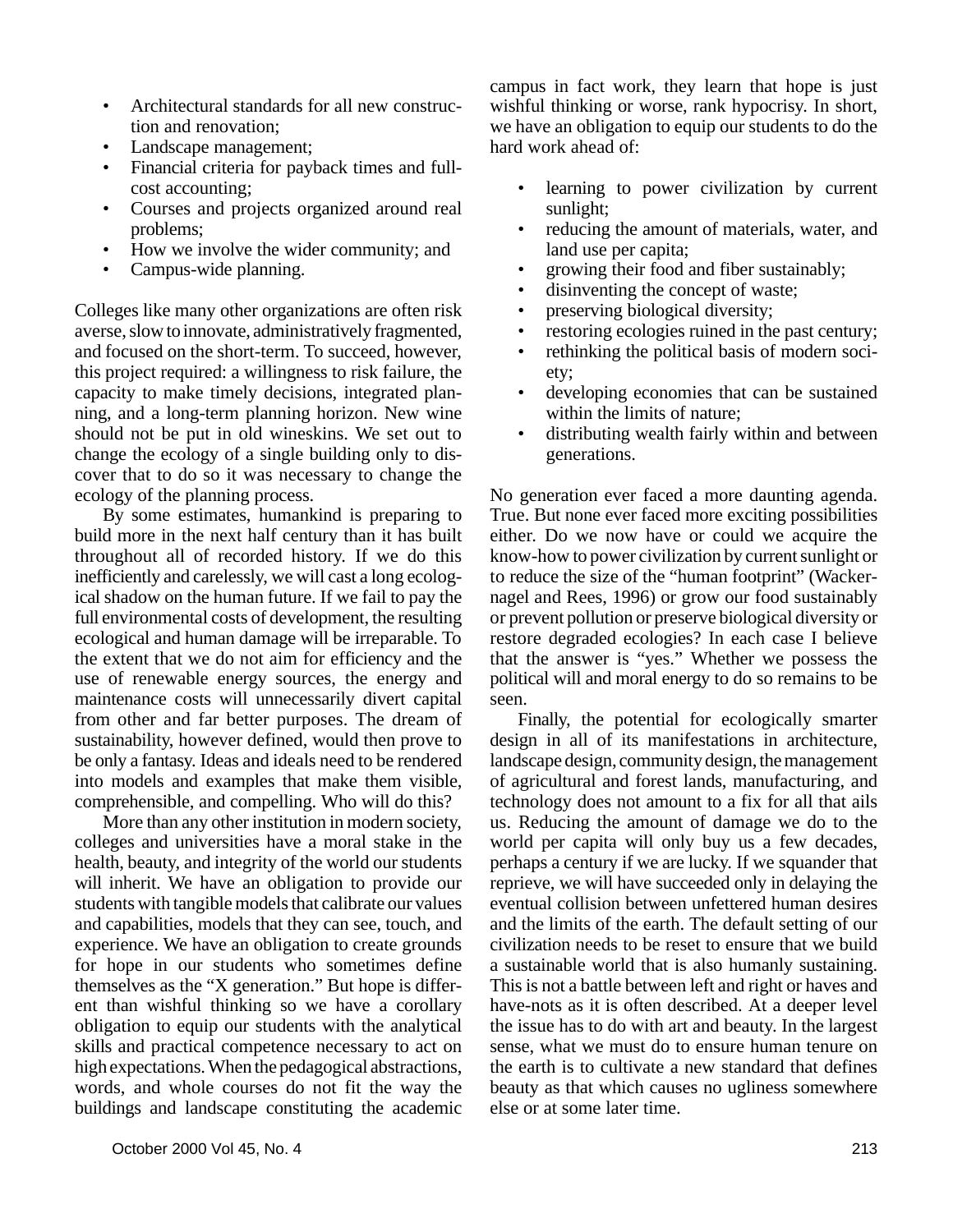#### LITERATURE CITED

- Lyle, John. 1994. Regenerative Design For Sustainable Development. New York: John Wiley.
- McDonough, William, and Michael Braungart. 1998. The Next Industrial Revolution. The Atlantic Monthly. 282 (4):82–92.

Orr, D. 1993. Architecture as Pedagogy. Conservation Biology.

- Rocky Mountain Institute. 1998. Green Development. John Wiley, New York.
- Sherman, T. 1996. A Place on the Glacial Till. Oxford University Press, New York.
- Wackernagel, M., and W. Rees. 1996. Our Ecological Footprint. New Society Publishers, Philadelphia.

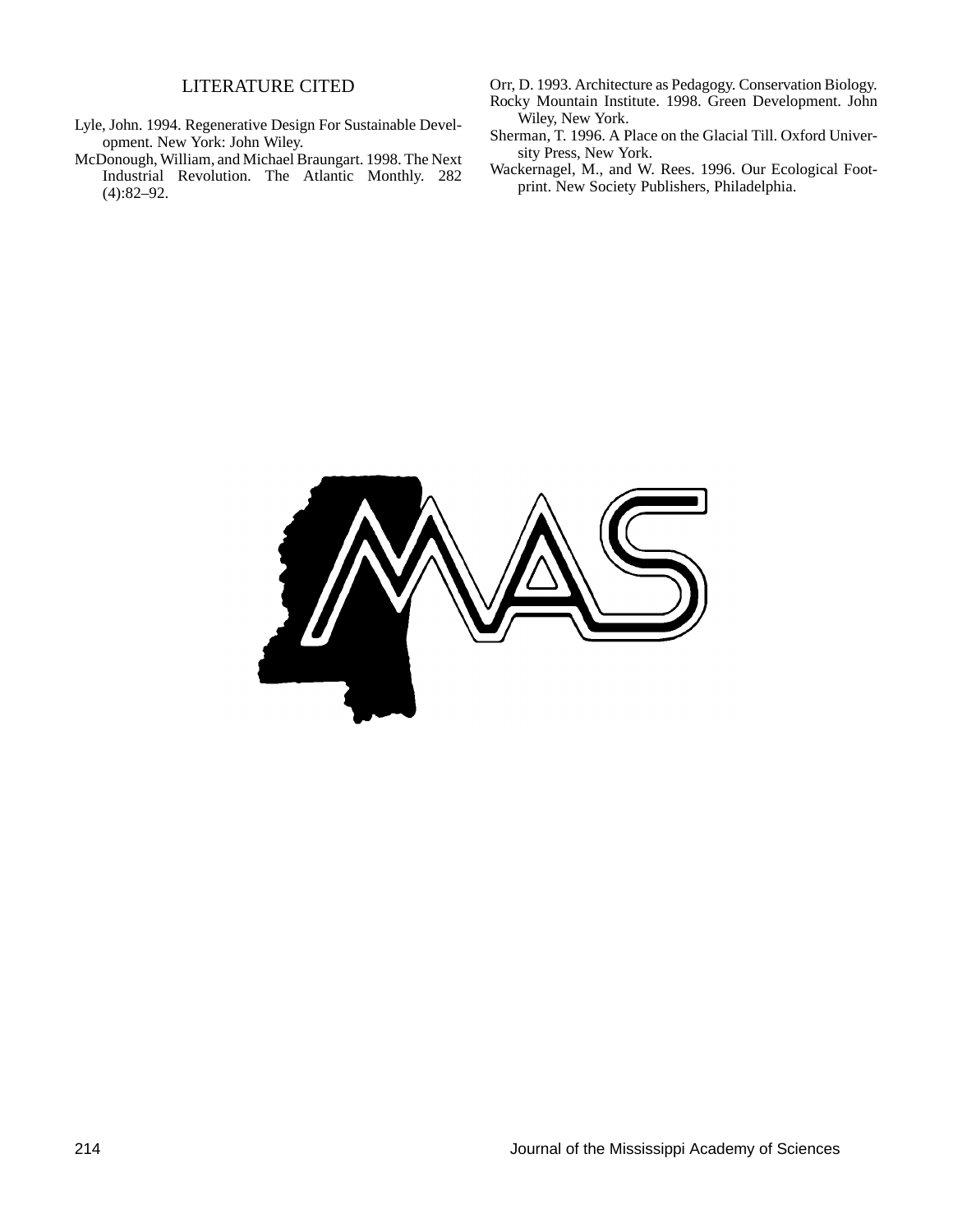# **Limited Expression of** *C-erbB-2* **in Node Negative Breast Cancer Patients**

## **Manubai S. Patel<sup>1</sup> , Steven A. Bigler<sup>2</sup> , Charles F. Streckfus<sup>3</sup> , Stephanie F. Elkins<sup>1</sup> , J. Tate Thigpen<sup>1</sup> , Ralph B. Vance<sup>1</sup> , and Lenora G. Bigler1, 4**

Departments of Medicine<sup>1</sup>, Pathology<sup>2</sup>, and Dental Research<sup>3</sup>, University of Mississippi Medical Center, Jackson, MS 39216-4505

Forty-three cases of node-negative breast cancer were treated at the University of Mississippi Medical Center from 1986–1992. Patient profiles were as follows: average age was 53 years; 86% of the cases were diagnosed as infiltrating ductal carcinoma; 64% of the population were African-American and 36% were Caucasian. The average tumor size was  $2.92 \text{ cm}$  ( $\pm 2.22 \text{ cm}$ ). In nine cases the tissue was unacceptable for immunohistochemical staining, therefore, only 34 tumors were examined for *c-erbB-2* staining. We found that 19 (56%) of the tumors examined exhibited some degree of *c-erbB-2* expression (5 were strongly positive, 14 were weakly positive), while 15 (44%) of the tumors examined were negative for *c-erbB-2* expression. Of the patients that were erb positive, only 4 had recurrence of disease after a 5-year follow-up and 4 were deceased from disease progression. Therefore, there appears to be no statistical evidence that *c-erbB-2* is a marker for survival in node-negative breast cancer patients in the population examined in this study. Key Words: *c-erbB-2*, immunohistochemistry, node-negative breast cancer

Breast cancer is the most commonly diagnosed cancer in women and the second leading cause of death in women in the United States today. The American Cancer Society estimates that in 2000, approximately 185,000 new cases of female breast cancer will be diagnosed in the United States, and 43,500 women will die of the disease. With the advent of screening mammography, more breast cancer is being detected at earlier stages, it is usually confined to the breast and has no nodal involvement. However, 30% of these cases will recur due to micrometastases present at the time of diagnosis (Allred et al., 1992). Chemotherapy has been shown to improve diseasefree survival in axillary node-negative patients, but overall survival has not been affected by treatment (Allred et al., 1992; Hayes, 1996). Therefore, the choice of adjuvant therapy for node negative patients is difficult and often times controversial.

Some of the key decisions in the current management of primary breast cancer involve the need for prognostication. Currently, the single most important prognostic factor is the number of positive axillary lymph nodes. Another valuable pathologic factor is tumor size, which has independent prognostic significance and is of particular importance in the prognosis for node-negative-patients (Allred et al., 1998). Other significant pathologic features include poor cellular differentiation, histological and nuclear grade, and the presence of lymphatic and/or vascular invasion (Allred et al., 1998). These factors are consistently associated with worse patient outcome although there appears to be considerable interobserver variation in assessing these features.

Of the biochemical measurements currently available, the most important is the presence or absence of estrogen and progesterone receptors in the tumor (Allred et al., 1998; Richner et al., 1990). However, much attention has recently been focused on the amplification or overexpression of the *c-erbB-2* oncogene and its gene products. The gene for *cerbB-2* encodes a 185kD glycoprotein which is structurally homologous to the epidermal growth factor receptor (Maguire and Greene, 1989). Antibodies have been developed to peptides in the region of the C-terminus of the *c-erbB-2* protein which will generally react with paraffin-embedded tissue following deparaffinization and permeabilization of the membrane with methanol. Therefore, retrospective

<sup>&</sup>lt;sup>4</sup>Author for correspondence. Division of Medicine/Oncology, telephone: 601-984-5784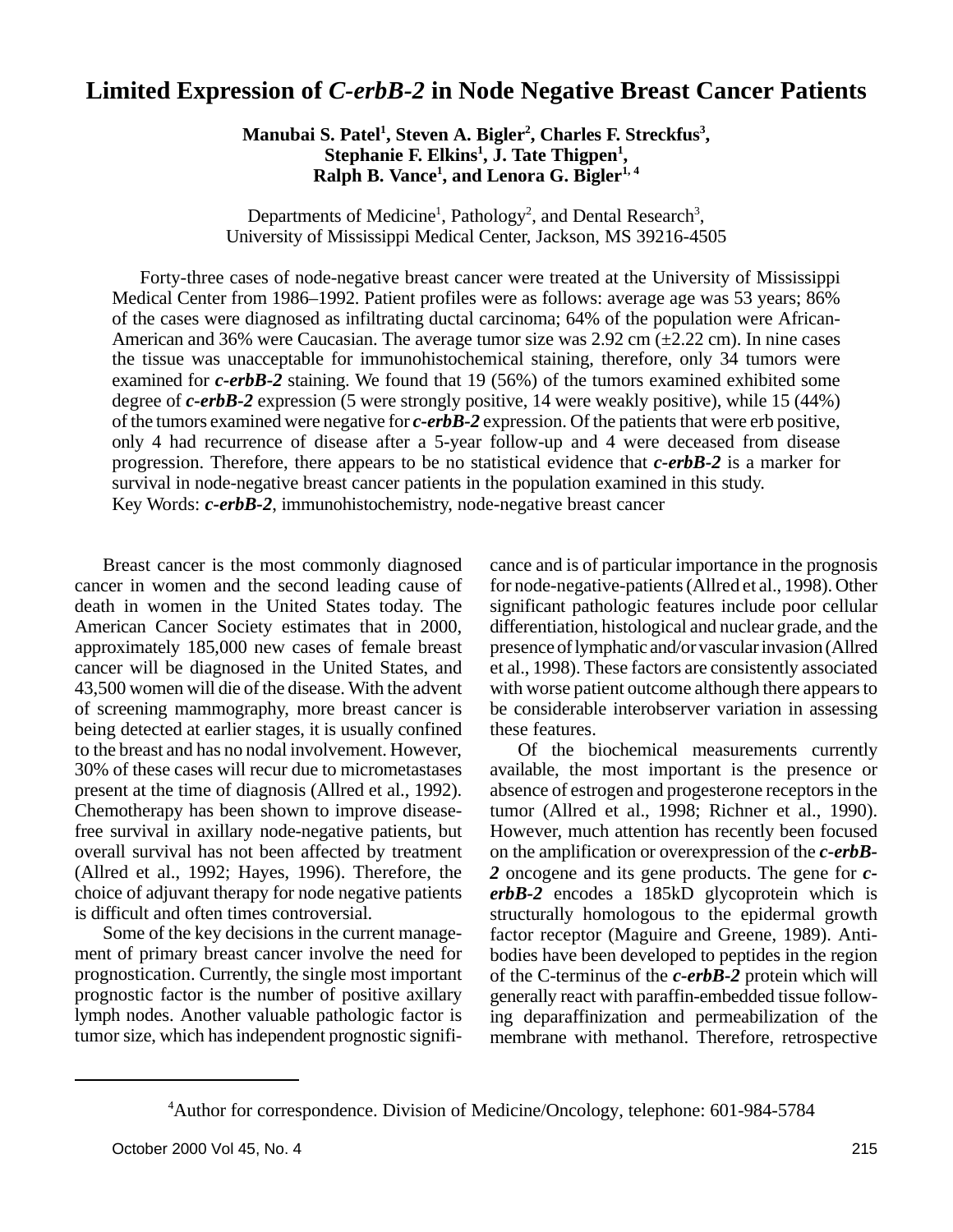examination of archival tissues is possible. A number of studies have indicated that *c-erbB-2* is amplified and overexpressed in approximately 30% of primary adenocarcinomas of the breast, however, data evaluating the prognostic significance of *c-erbB-2* in nodenegative patients have yielded conflicting results (Maguire and Greene, 1989; Torre et al., 1997; Hartmann et al., 1994). This study was designed to evaluate the prognostic significance of *c-erbB-2* expression in node-negative breast cancer patients treated at the University of Mississippi Medical Center from 1986 to 1992 whereby a reasonable follow-up period would have passed for patient evaluation.

## MATERIALS AND METHODS

*Patient Population—*A total of 43 patients with node-negative breast cancer were treated at our institution between 1986 and 1992. Patients were excluded from the study if the paraffin blocks were not available, they had ductal carcinoma in situ, lobular carcinoma in situ or Paget's disease. This left a total of 34 patients with tissue acceptable for examination in this study.

Primary treatment of the patients consisted of modified radical mastectomy or lumpectomy, followed by radiation treatment. Complete axillary lymph node dissection was performed on all patients. Clinical information and patient characteristics are presented in Table 1. Histological grade and *c-erbB-2* staining was independently reviewed and evaluated by a certified pathologist following the criteria of Bloom and Richardson (1957).

*Immunohistochemistry—*Immunohistochemical staining for *c-erbB-2* was performed using a standard avidin-biotin-peroxidase technique (Vector Labs, Burlington, CA). Briefly, 5  $\mu$ m paraffin sections were placed on charged microscope slides, baked in a convection oven at 57°C, deparaffinized in xylene for 10 minutes and rehydrated through graded alcohol. Prior to immunostaining, the sample slides were processed as directed by the manufacturer to recover antigenicity using the antigen retrieval CITRA system (Biogenex, San Ramon, CA). Following antigen retrieval, the sections were washed in phosphatebuffered saline and incubated with normal serum for 10 minutes. Samples were then incubated with a 1:40 dilution of *c-erbB-2* antibody (clone NCL-CB11, Novocastra Laboratories, UK) for 1 hour at room temperature. After washing with Tris-buffered saline, the slides were incubated with secondary biotinylated antibody for 10 minutes, washed, and incubated with the avidin-biotin complex for 5 minutes. Following a series of washes, the peroxidase reaction was completed using diaminobenzidine with a nickel solution being added to achieve a black color. Sections were then dehydrated through graded alcohol and mounted. Only membrane staining was considered and scored as strongly positive, weakly positive or negative.

*Statistical Methods—*The statistical analyses were performed using the SPSS statistical software package and conducted in two phases. The first phase was descriptive which included means and standard deviations where applicable. Bivariant frequency distributions were performed on all dichotomous variables that were associated with the outcome variable of current status (living, deceased) and recurrence (tumor recurred, tumor did not recur). Chi squares were performed to determine if associations existed between the predictor and outcome variables. The alpha level was  $p = 0.05$ . The second phase employed multiple Pearson product-moment correlation coefficients among variables with interval data.

## RESULTS

A total of 43 patients with node-negative breast cancer were treated at the University of Mississippi Medical Center from 1986–1992. Of these, 34 had tissue suitable for immunostaining. The clinical history and general statistics regarding these patients are presented in Table 1.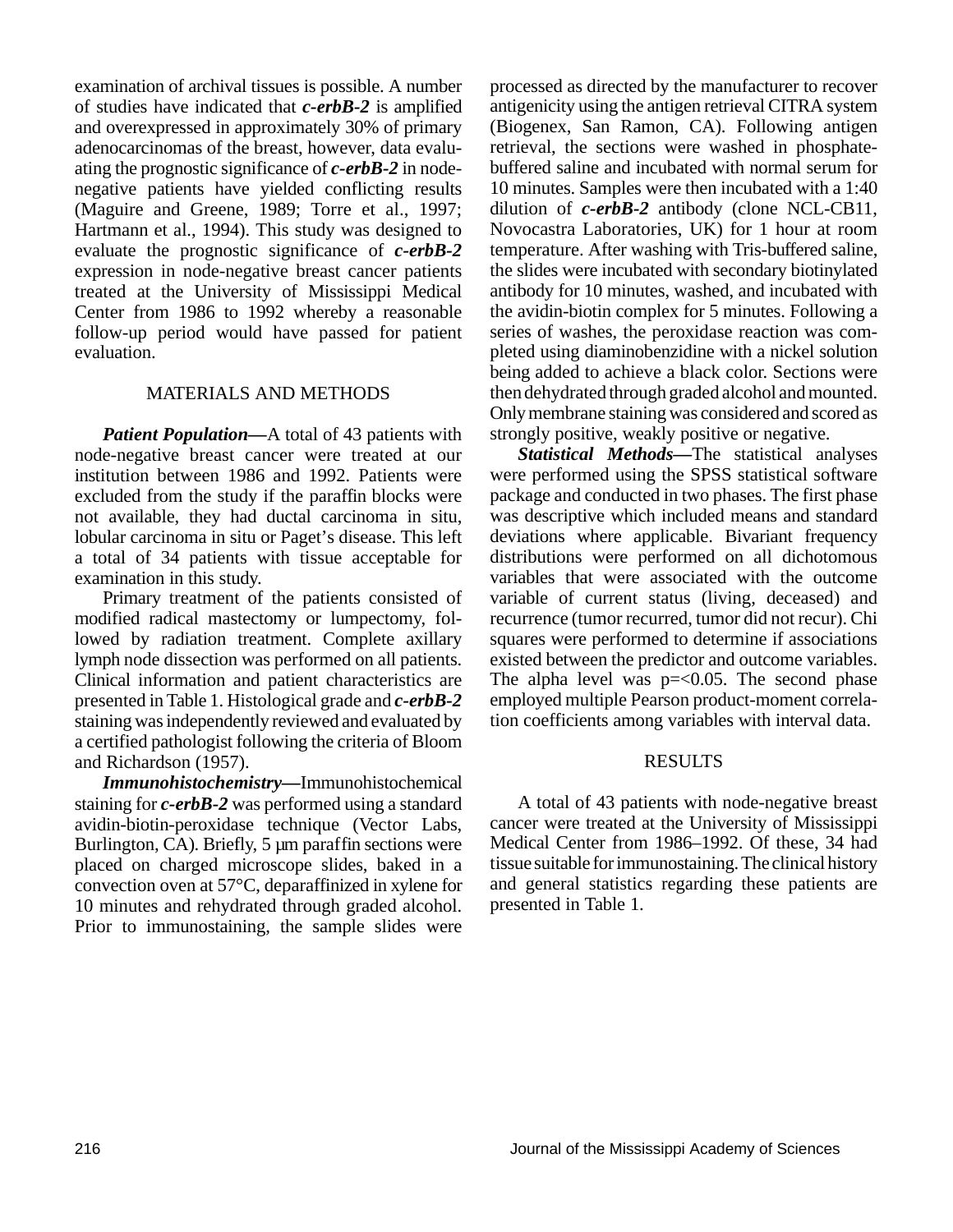| Mean patient age* | <u>Race</u>          | Histologic diagnosis                                                                                                    | Mean tumor size <sup>#</sup> |
|-------------------|----------------------|-------------------------------------------------------------------------------------------------------------------------|------------------------------|
| 56 years          | Caucasian            | All 12 were infiltrating ductal carcinoma                                                                               | $2.32 \text{ cm}$            |
| 52 years          | African-<br>American | 17 were infiltrating ductal carcinoma, 2 infil-<br>trating lobular carcinoma, 1 neuroendocrine; 1<br>medullary; 1 other | $3.15$ cm                    |

**Table 1. Characterization of node-negative patients.**

 $*$  Mean age at diagnosis for entire population = 53.5 years

 $#$  Average tumor size for total population = 2.85cm

The estrogen receptor (ER) status was positive in 71.9% of the patients and 28.1% were ER negative. Thirty-eight point seven percent of the patients were progesterone receptor negative, with 61.3% being positive. Twenty-seven patients had received adjuvant treatment and 7 had no adjuvant therapy. Of the 27 receiving chemotherapy, 12 received a combination of cyclophosphamide, methotrexate and 5 fluorouracil (CMF), 12 received tamoxifen and 3 received a combination of CMF and tamoxifen. With a minimum of 5 years follow-up, 6 patients had recurrence of their disease and 6 had died from disease progression.

Figures 1 and 2 demonstrate the representative staining patterns of *c-erbB-2* in two of the patients in this study. Of the 34 patients tested for over-expression of *c-erbB-2*, fifteen were negative, 5 were strongly positive and 14 were weakly positive. It was interesting to note that of the strongly positive group, 4 of the 5 were African-American. The Caucasian patients equally expressed some levels of *c-erbB-2* or were negative (6-6); while only 9 African-American patients were totally negative. Overall, there was no statistically significant association between the expression of *c-erbB-2* and recurrence of disease or overall survival. Furthermore, there was no significant association between expression of *c-erbB-2* and ER/PR status, size of the tumor or nuclear grade. However, more recurrent tumors did express *c-erbB-2* than non-recurrent tumors (4 vs 2).



**Figure 1. Positive** *c-erbB-2* **expression in a 57-year old African-American patient with infiltrating ductal carcinoma. Note the distinct staining of the cell membranes as detected by immunohistochemistry. (150X magnification)**



**Figure 2. Focal intraductal carcinoma, comedo pattern, in a 32-year old African-American patient with infiltrating ductal carcinoma demonstrating weakly positive reaction for** *c-erbB-2* **by immunohistochemistry. (50X magnification)**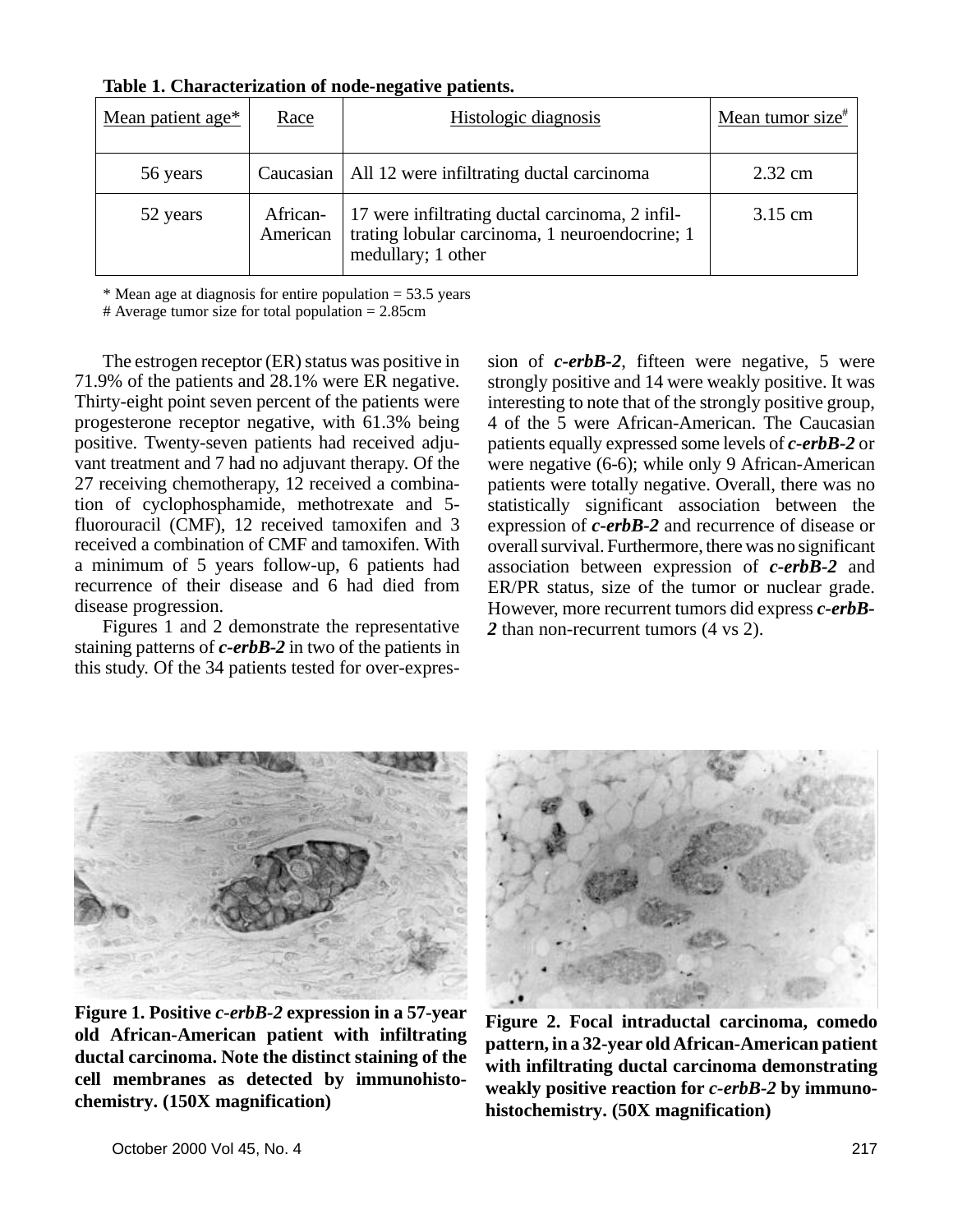*c-erbB-2* is an oncogene that encodes a transmembrane glycoprotein receptor that, when overexpressed, can predict for a poor prognosis in a number of cancers (Maguire and Greene, 1989). Recent studies have demonstrated that *c-erbB-2* expression plays a role in the prediction of responsiveness to adjuvant therapy with those having overexpression being less responsive than those with normal expression (Carlomagno et al., 1996; Ravdin and Chamness, 1995). Patients with ovarian cancer and node-positive breast cancer have shown a correlation between overexpression of *c-erbB-2* and prognosis (Meden and Kuhn, 1997), but the studies which have examined the importance that *c-erbB-2* may play in node-negative patients have proven to be ambiguous. Some studies have shown no correlation with the expression of *c-erbB-2* and outcome while others claim to demonstrate an association with prognosis and *c-erbB-2* expression (Allred et al., 1992; Richner et al., 1990; Hartmann et al., 1994). One retrospective analysis of *c-erbB-2* expression in node-negative patients reported that estrogen receptor positive, *c-erbB-2* negative patients had the longest overall and disease-free survival rates (Richner et al., 1990). In contrast, low risk patients (i.e., ER positive and tumor size  $<$  3cm) that had tumors that overexpressed *c-erbB-2* had worse overall and disease-free survival when compared to *c-erbB-2* negative patients. Thus, there may be a subset of node-negative patients that have otherwise positive prognostic factors (ER status, size and grade) who may benefit from adjunct chemotherapy if they overexpress *c-erbB-2* (Allred et al., 1992).

In our study there was no statistical significance associated with *c-erbB-2* expression and overall survival, however the number of patients examined was small and the overall survival was so great to begin with that it was difficult to determine significance. Therefore, until a larger population of nodenegative patients is analyzed, the test for *c-erbB-2* should still be utilized to aid in the prognosis of nodenegative cancer patients.

#### ACKNOWLEDGMENTS

The authors are grateful to the staff in the Department of Pathology Immunology laboratory for assistance with the immunohistochemistry analyses and the staff of the Cancer Registry for patient history information.

#### LITERATURE CITED

- Allred, D.C., G.M. Clark, A.K. Tandon, R. Molina, D.C. Tormey, K. Osborne, K. Gilchrist, E. Mansour, M. Abeloff, and W.L. McGuire. 1992. Her-2/neu in node-negative breast cancer: Prognostic significance of overexpression influenced by the presence of in situ carcinoma. J. Clin. Oncology 10:599–605.
- Allred, D.C., J.M. Harvey, M. Berardo, and G.M. Clark. 1998. Prognostic and predictive factors in breast cancer by immunohistochemical analysis. Modern Pathol. 11:155–168.
- Bloom, H.J.G., and W.W. Richardson. 1957. Histological grading and prognosis in breast cancer. British J. Cancer 11:359–377.
- Carlomagno, C., F. Perrone, C. Gallo, M. DeLaurentiis, R. Lauria, A. Morabito, G. Pettinato, L. Panico, A. D'Antonio, A.R. Bianco, and S. DePlacido. 1996. *c-erbB-2* overexpression decreases the benefit of adjuvant tamoxifen in early-stage breast cancer without axillary lymph node metastases. J. Clin. Oncology 14:2702–2708.
- Hartmann, L.C., J.N. Ingle, L.E. Wold, G. Farr, J. Grill, J. Su, N. Maihle, J. Krook, T. Witzig, and P. Roche. 1994. Prognostic value of *c-erbB-2* overexpression in axillary lymph node positive breast cancer. Cancer 74:2956–2963.
- Hayes, D.F. 1996. Should we treat HER, too? J. Clin. Oncology 14:697–699.
- Maguire, H.C., and M.I. Greene. 1989. The neu (*c-erbB-2*) oncogene. Sem. Oncol. 16:148–155.
- Richner. J., H.A. Gerber, G.W. Locher, A. Goldhirsch, R.D. Gelber, W.J. Gullick, M. Berger, B. Groner, and N. Hynes. 1990. *c-erbB-2* protein expression in node negative breast cancer. Ann. Oncol. 1:263–268.
- Meden, H., and W. Kuhn. 1997. Overexpression of the oncogene *c-erbB-2* (HER2/neu) in ovarian cancer: a new prognostic factor. Eur. J. Obst. Gyn. & Rep. Biology 71:173–179.
- Ravdin, P.M., and G.C. Chamness. 1995. The *c-erbB-2* protooncogene as a prognostic and predictive marker in breast cancer: A paradigm for the development of other macromolecular markers—a review. Gene 159:19–27.
- Torre, E.A., V. Salimbeni, and R.A. Fulco. 1997. The *c-erbB-2* oncogene and chemotherapy: a mini-review. J. Chemotherapy 9:51–55.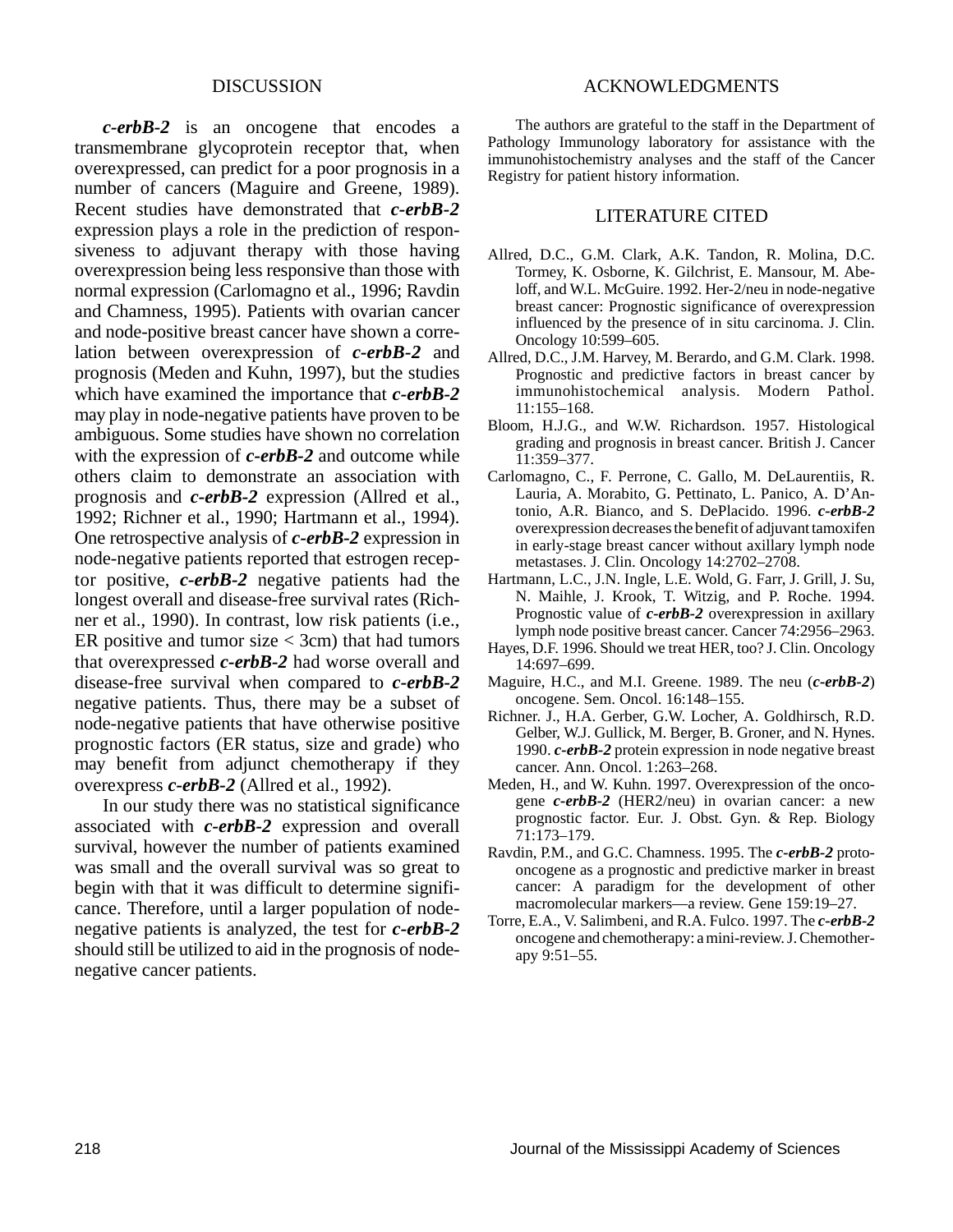# **President's Column The Science and the Scientists of the 21st Century**

Growing up in Los Alamos, New Mexico, I was exposed to science at an early age. My dad was a physician who went into pathology because "the patients never complained." We autopsied my horse when it died of asthma and I was (his) county coroner's assistant when bodies floated up in the irrigation ditches near Española. My high school teachers supported many "hair brained" science fair projects and inspired me to go on to college. At New Mexico State I discovered WORMS—gorgeous creatures with strange life cycles inhabiting everyone's innards. A professor took an interest in me and I was his research assistant for two summers and a Masters Degree. Parasitized for life—I became a medical parasitologist with a southern fried Ph.D. from LSUMC in New Orleans. The experience of growing up in a scientific community and getting special attention from my dad, high school teachers and college professors shaped my future. That is what I believe educating the scientists of the  $21<sup>st</sup>$  Century is all about.

One of my favorite parasitologists, Robert Hegner<sup>1</sup> wrote,

> BIG FLEAS Have LITTLE FLEAS Upon Their Backs to bite 'em, And LITTLE FLEAS have LESSER FLEAS And so,  $AD$  INFINITUM.

Little did he know how far infinitum might reach. Fifty years later it is possible to tell by examining their DNA exactly how excited those bugs get (which genes are involved) and what they do when they are in bug heaven chomping down on your intestinal mucosa. Using bioinformatics and gene arrays to find new antimicrobials is but one application of the newest new biology. Everything, biochemistry, microbiology and worms are "going molecular"! Our students will go beyond anything we imagined!

How can we equip the students of today to become the scientists of tomorrow? To go where none have gone before? The meetings of the Mississippi Academy and Junior Academy of Science provide one answer. What better place to excite with the latest research, to explore educational options, to equip with the latest gadgets and emulate those who have encountered the un-expected and excelled. The annual meeting of the Mississippi Academy of Sciences is a great place for a student to feel that intellectual spark take hold and lead them into their future. Mississippi's people are its greatest strength. Our success in enticing and motivating the scientists of tomorrow will depend upon our ability to work together to make this state a leader in science education. Joan Messer, MAS President Elect, has also been elected to lead the national Junior Academies of Science. We are already leaders in some areas!

How can you help? Participate in MAS and bring others to that "Ah HAH!" experience. Share your enthusiasm and joy of discovery with your students. Encourage them to submit abstracts and participate in the annual meeting. This year the meeting will be in north Mississippi close to MSU, Ole Miss, MUW and a host of community colleges and high schools. This year more students will be exposed to the rich and diverse scientific environment of this state and their future will be infected with the light of knowledge. Lead the way. Please go out of your way to recruit new members for our society, to work with colleagues in promoting research and communicating it with others. This can be the best meeting ever, all we need is you.

Our Dodgen Lecturer will be Dr. Jerome Goddard, Medical Entomologist with the Mississippi Department of Health. Jerome, a graduate of both Ole Miss and MSU, will share his research in "Ticks And Tick Ecology In Mississippi: Implications For Human Disease Transmission." He is an entertaining lecturer and famous author of a "Physician's Guide to Arthropods of Medical Importance". I know you and your students will enjoy his talk.

Our new web site (www.msacad.org) makes it easy to submit an abstract, register or read the program. See you there?—William B. Lushbaugh.

<sup>1</sup>Hegner, R.W., 1938. *Big fleas have little fleas: or who's who among the protozoa*. Williams & Wilkins, Baltimore, USA.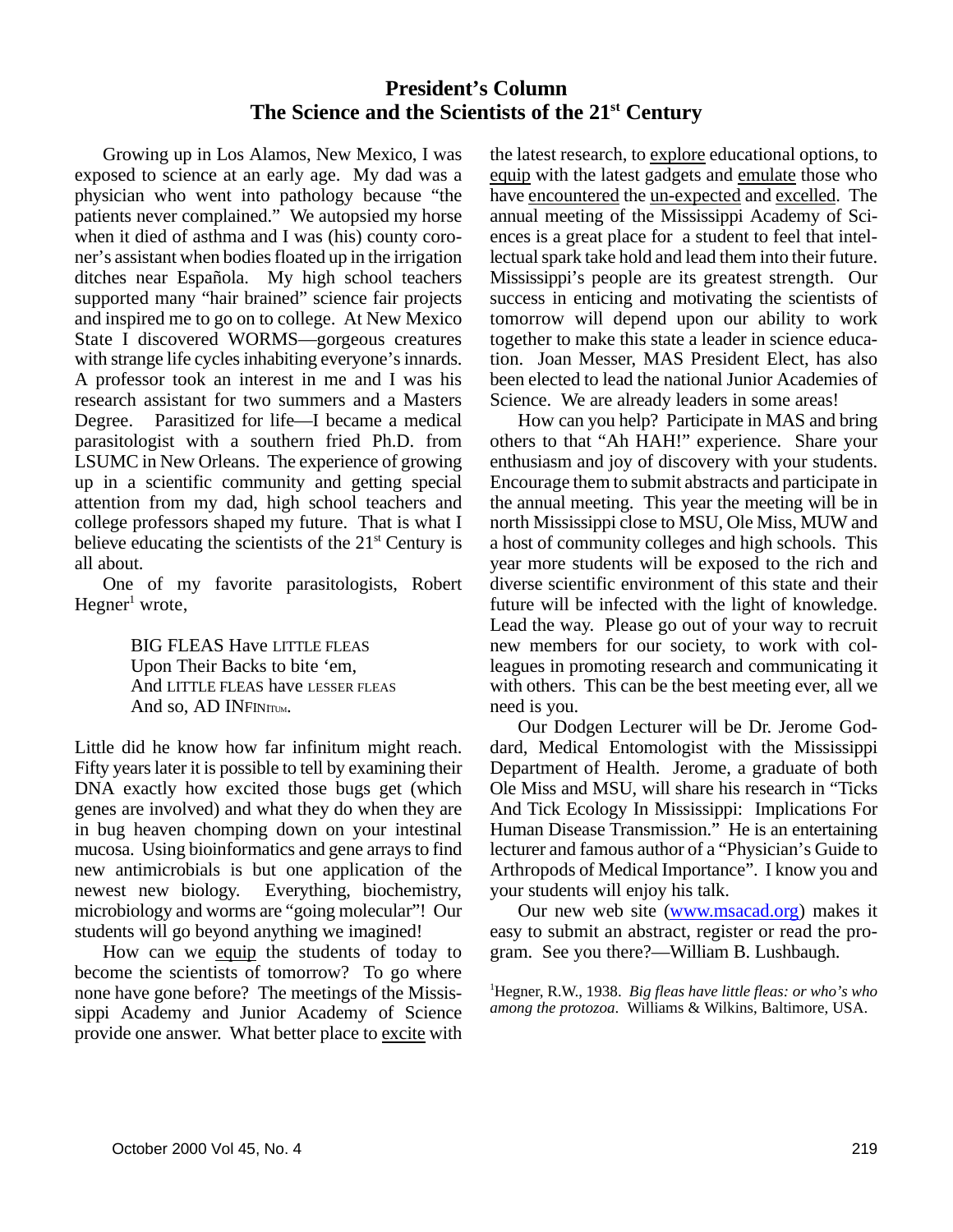# **Executive Officer's Column**

If your email address is on file with the Mississippi Academy, you recently received a notice that we have a new WEB site address and a new WEB site look. If you did not get the message, our address is now <http://www.msacad.org>. The most important modification of the site deals with membership, preregistration, and abstract submission. Members now have the ability to submit the necessary information directly from the WEB site.

Once you have completed membership information, your name will be automatically entered into an alphabetized drop down list on the preregistration and abstract submission pages. Names of Life Members are already on this list. If your name is there, you may then send in your abstract and/or preregister for our upcoming meeting. We have always required current membership in order for us to consider an abstract; this system electronically enforces that requirement. Please note that in order to submit an abstract for the

2001 meeting, you must join the Academy or renew your membership when you submit that abstract.

While the new system should make things easier for our members, it will really streamline matters for me at submission time and at the Academy Office. I always seem to have an exam to grade right at the abstract deadline. Any electronic assistance can only serve to make things better. Alas, since we have not yet figured out a way to use the WEB or FAX machine to collect fees, everyone will still need to send in payments.

I'd like to reemphasize a point I made in the last issue. The Academy needs to begin planning for our  $75<sup>th</sup>$  anniversary. The MAS is one of the oldest state academies in the country and we should be rightly proud of this fact. We are also one of the most active. An appropriately boisterous celebration will be in order when we reach the ripe old age of 75.—John Boyle

# **Report from the Mississippi Academy of Sciences Delegate to the American Association for the Advancement of Science and National Association of Academies of Sciences Annual Meetings, February 16–22, 2000 in Washington, DC**

While many of you are familiar with the Mississippi Academy of Sciences (MAS), you may not be aware of our relationship with the American Association for the Advancement of Science (AAAS). It therefore seems worthwhile to outline the relationship and stated mission of the various organizations involved.

Two types of groups comprise the AAAS. First there are the Affiliates; 238 professional scientific and engineering societies plus 44 state Academies of Science, including the MAS. The National Association of Academies of Sciences (NAAS) is an umbrella organization for state Academy of Science Affiliates. Second, there are 24 Sections based on scientific disciplines. Collectively, through the NAAS, all state Academy Affiliates belong to Section Y: General Interest in Science and Engineering.

The Mississippi Academy of Sciences and NAAS sponsor parallel organizations promoting research by high school science students. The MAS sponsors the Mississippi Junior Academy of Sciences (MJAS) and the NAAS sponsors at the American Junior Academy of Sciences (AJAS). Winners of our statewide MJAS annual research paper competition travel to national concurrent meetings of the AAAS and NAAS to present their research results at the annual AJAS meeting.

The mission of each organization is summarized below and further details can be found at the web sites. Before summarizing several noteworthy items, it seems worthwhile to outline the relationship and review the stated mission of various organizations involved.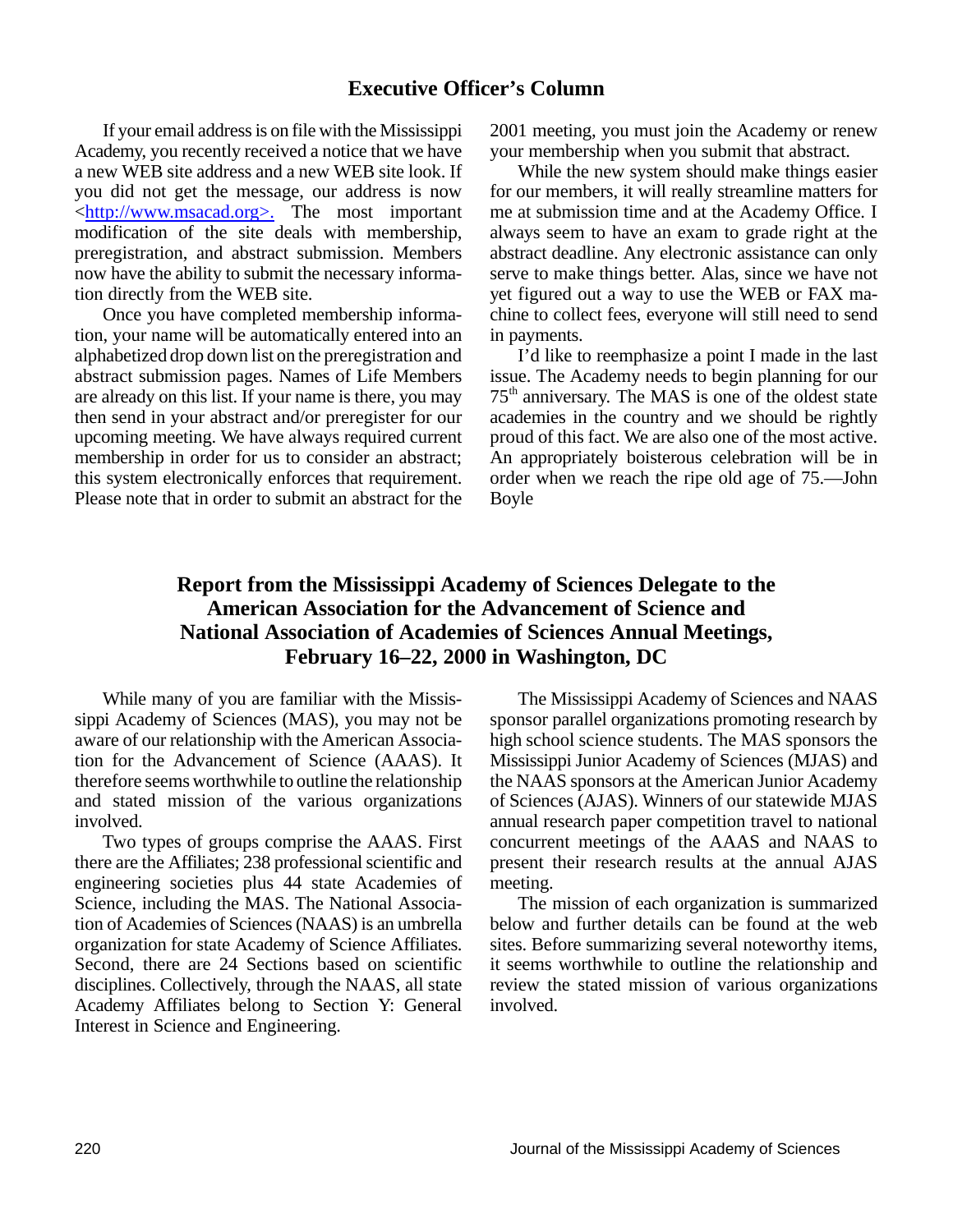# **Abbreviated Organizational Chart**



**AMERICAN ASSOCIATION FOR THE ADVANCEMENT OF SCIENCE (AAAS)** Fostering scientific freedom and responsibility, improving the effectiveness of science. *URL:* http://www.aaas.org

**NATIONAL ASSOCIATION OF ACADEMIES OF SCIENCES (NAAS)** Designed to foster the goals held in common by the American Association for the Advancement of Science and its member [state] academies in accomplishing their own purposes. Sponsor of the American Junior Academy of Sciences (AJAS). *URL:* http://astro.physics.sc.edu/NAAS/NAAS.html

**AMERICAN JUNIOR ACADEMY OF SCIENCES (AJAS)** Sponsors national meeting of student representatives from state academies of science at which results of their high school science research projects are presented.

*URL:*

http://astro.physics.sc.edu/NAAS/AJAS/start.html

**MISSISSIPPI ACADEMY OF SCIENCES (MAS)** An organization of scientists, engineers, technicians, science educators and others from schools and universities, government, industry and business. These individuals, joined by the state's academic institutions and other MAS institutional members, support science in our state. Sponsor of the Mississippi Junior Academy of Sciences (MJAS).

#### *URL:*

http://www.msstate.edu/Org/MAS/MAS.HTML

**MISSISSIPPI JUNIOR ACADEMY OF SCIENCES (MJAS)** Sponsors annual statewide scientific paper competition. A member and active participant in American Junior Academy of Sciences activities. *URL:* http://mssci.org

# **ITEMS OF INTEREST FROM THE AAAS AFFILIATES MEETING**

**Update on Court Appointed Experts Project:** Federal Judges should be gatekeepers of scientific information and its use in court. The AAAS is helping to shape policy and provide a mechanism for selecting experts appointed for the benefit of the court rather than the prosecution and defense. For details and updates, see AAAS website: http://www.aaas.org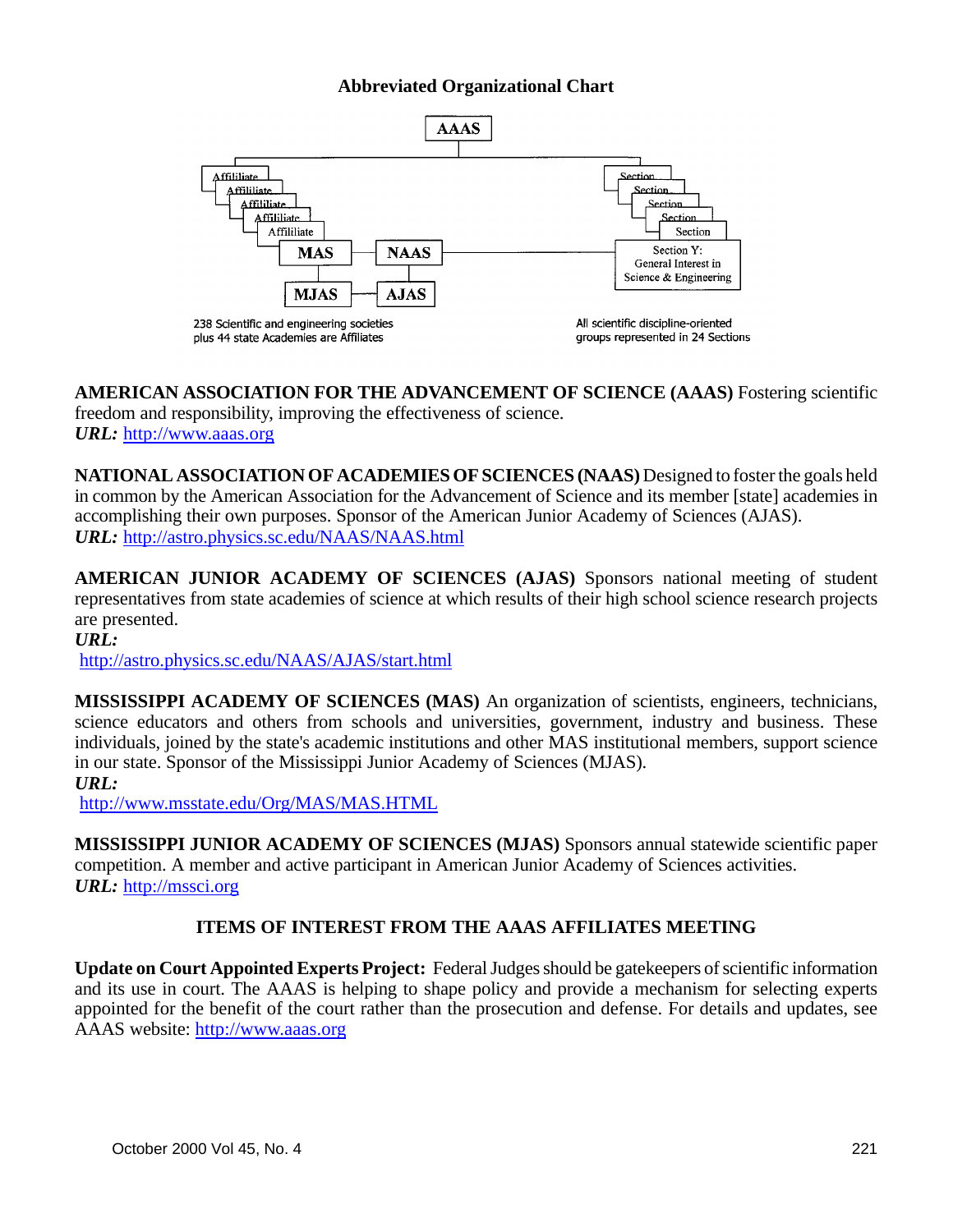**Actions Regarding OMB Circular A-110:** Congress passed legislation, under an amendment sponsored by R. Shelby (R-AL), requiring government agencies to make federally funded research and data available to the public. The AAAS is concerned about broad definition of "data" and unfettered public access. Court test likely now as US Chamber of Commerce has filed three Freedom of Information Act request with the Environmental Protection Agency. For details and updates, see AAAS website: http://www.aaas.org

## **ITEMS OF INTEREST FROM THE NAAS DELEGATES MEETING**

**Scientific Society Responses to Evolution Controversy in Kansas:** To become informed and responsible citizens in our increasingly technological world, students need to study and judge for themselves the empirical evidence and concepts central to current scientific understanding. In an attempt to side-step court-supported inclusion of teaching evolution, the Kansas State Board of Education voted to remove references to evolution and cosmology from its state education standards and assessments. The American Association for the Advancement of Science deplores this decision.

The NAAS sponsored a workshop: "Will Kansas be Cloned? Strategies for Acceptance of Evolution in Public School Science Curricula." Ideas were exchanged on how individual scientists (for example, at church group discussions) and state Academies (via prepared statements, access to knowledgeable speakers) can be prepared in advance to address future incidents on this topic. The AAAS will consolidate this information on their website.

The AAAS and NAAS request State Academies support for the teaching of evolution. For background information and updates on this subject, see websites for the National Center for Science Education (http://natcenscied.org) and AAAS (http://www.aaas.org).

Among many items, the National Center for Science Education maintains a list of scientific, professional and religious organizations that support the teaching of evolution (http://natcenscied.org, select "What We Do", then "Voices for Evolution"). It is noteworthy that MAS is not among the state academies listed as having endorsed this policy.

**Election of AJAS Director:** Dr. Joan Messer, outgoing Director of the MJAS, was elected to a three-year term as the AJAS Director. Her primary responsibility is organizing the annual national AJAS meeting including scientific (poster/oral presentations), educational (related sightseeing tours) and social programs in San Francisco (2001), Boston (2002), and Denver (2003).

**MAS Representation at NAAS:** Over 120 students and 30 chaperones from 25 state academies typically attended this event. MAS had the largest delegation in its history: Emily Almas, Alexander Clark, and Amit Goel gave excellent student poster and oral presentations, Mrs. Victoria Clark volunteered as a parent/chaperone, Dr. Messer represented MJAS and Dr. Case represented MAS.—Steven T. Case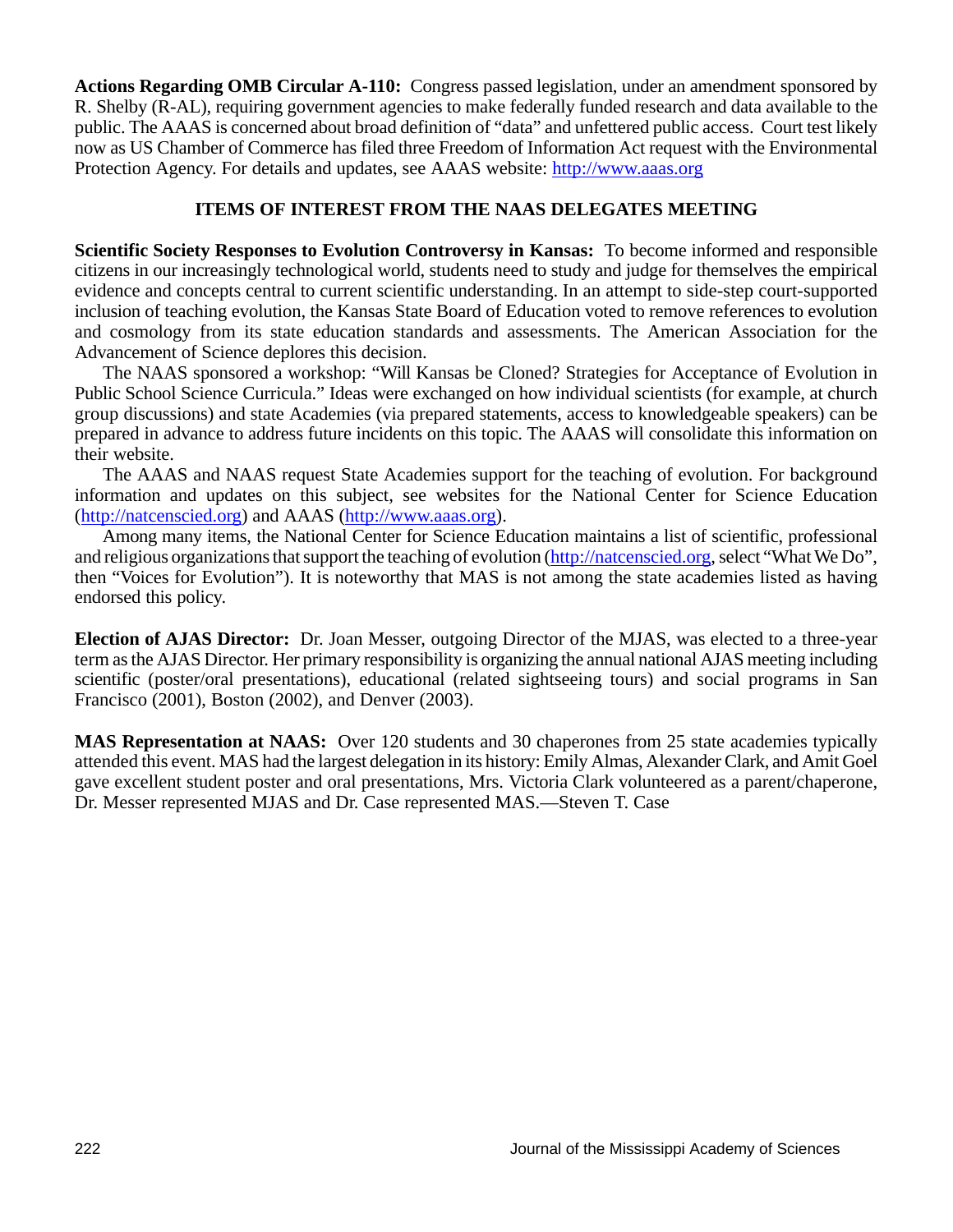

*The Awards and Resolutions Committee seeks nominations from the membership at large for awards to be presented at the Annual Meeting of the Mississippi Academy of Sciences:*

! **Outstanding Contributions to Science**

Recognizes a member of the MAS whose research, teaching, or service to the community has significantly furthered the cause of science

- ! **Dudley F. Peeler Outstanding Contributions to the Mississippi Academy of Sciences Award (Peeler Award)** Recognizes a member of the MAS for long-term service to the Academy itself.
- ! **Community/Junior College Science Teacher** Recognizes a member of the MAS with outstanding accomplishment in the teaching of science at the community or junior college level
- ! **Secondary Science Teacher** Recognizes a member of the MAS with outstanding accomplishment in the teaching of high school science

These awards recognize the exceptional contributions of fellow MAS colleagues. To nominate **a current MAS member** for any of these awards, please specify the award category and submit the following:

- a. **two supporting letters** from members of the Academy having firsthand knowledge of the nominee's accomplishments
	- ! Nominees for the **Outstanding Contributions to Science** should exhibit a commitment to the acquisition, dissemination, and application of scientific knowledge. An extensive research publication record by itself is not the only criterion on which nominations are considered.
	- ! Nominees for the **Peeler Award** should exhibit long-term, fundamental contributions toward the advancement of the Mississippi Academy of Sciences.
	- ! Nominations for either of the **Science Teacher Awards** must include a summary of the nominee's science teaching achievements as well as a summary of outstanding achievements of the nominee's students.

#### b. **curriculum vitae of the nominee**

! Include educational background, professional experience, current position and work address, and both daytime and evening phone numbers as well as any other information considered to be pertinent for a specific award.

#### c. **additional letters of support** (optional)

! Letters of recommendation from persons who are not MAS members will be accepted but are not required.

Send nominations to: Dr. Sarah Lea McGuire, Chair MAS Awards and Resolutions Committee Department of Biology Post Office Box 150305 Millsaps College Jackson, MS 39210

If you have questions or comments, please do not hesitate to contact the Chair at 601-974-1414 (phone), 601-974-1401 (FAX), or mcguisl@millsaps.edu (email).

#### **DEADLINE FOR ALL NOMINATIONS IS DECEMBER 1, 2000**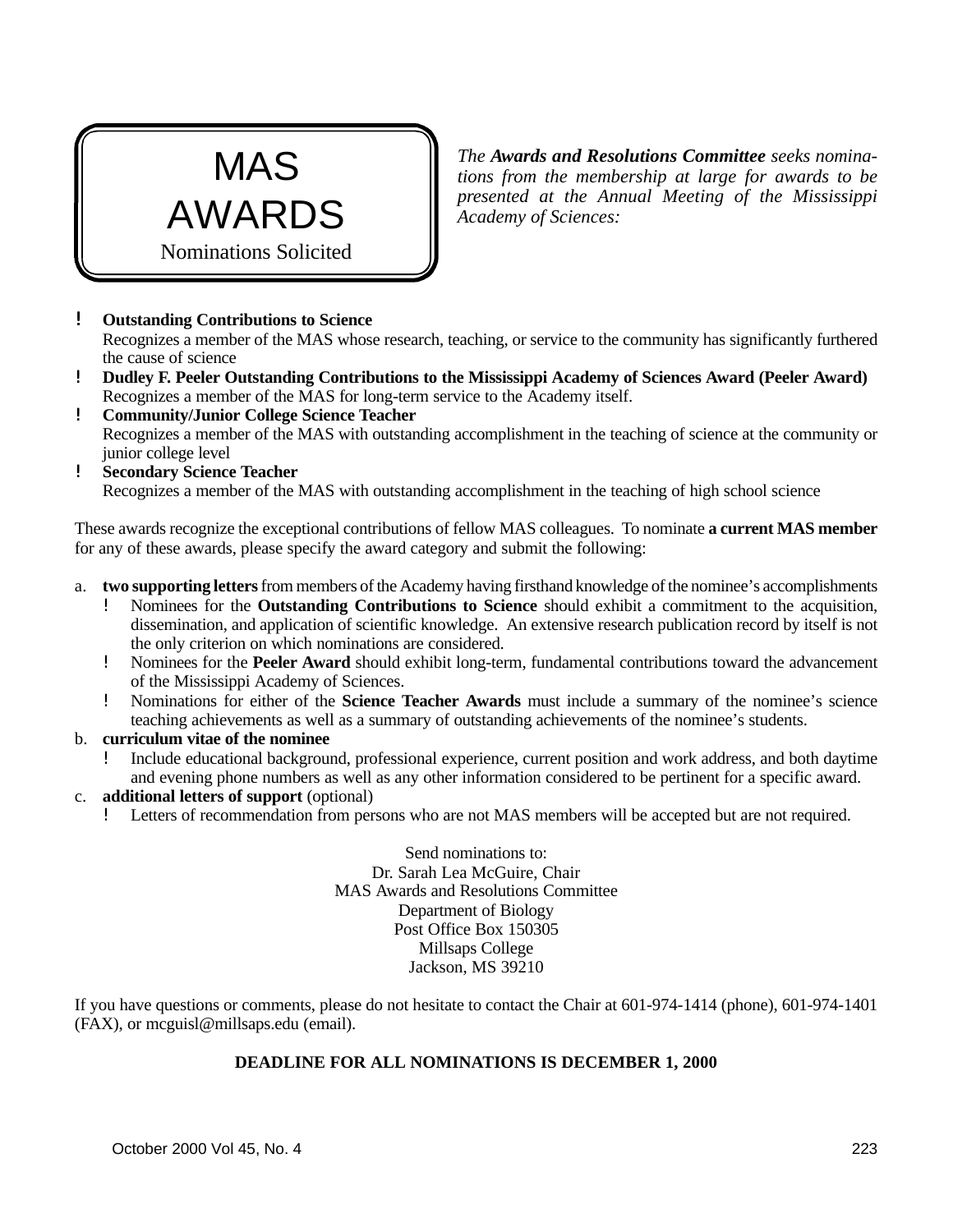# **MISSISSIPPI ACADEMY OF SCIENCES ABSTRACT FORM/MEMBERSHIP FORM**

#### **ABSTRACT INFORMATION**

Abstract title Name of presenting author(s) \_\_ (Presenter must be a current (i.e., 2001 membership dues must be paid) student member, regular member, or life member of the MAS) Telephone **Email** *Check the division in which you are presenting* **Agriculture and Plant Science** Cellular, Molecular and Dev. Biology Chemistry and Chemical Engineering Ceology and Geography **EXECUTE:** Health Sciences History and Philosophy of Science Math., Computer Sci. and Statistics Marine and Atmospheric Sciences **Lack** Zoology and Entomology **EXECUTE:** Physics and Engineering **EXECUTE:** Psychology and Behav. Neuroscience Science Education Social Sciences *Type of presentation*  $\sum$  Poster presentation  $\sum$  Workshop  $\frac{1}{\sqrt{2}}$  Lecture presentation  $\frac{1}{\sqrt{2}}$  Invited symposium *If the presenting author for this paper is also presenting in another division, please list the other division: Audio-visual equipment needs* 2" x 2" slide projector **C** Overhead projector Other audio-visual equipment including computers and computer projection equipment must be provided by the speaker. **MEMBERSHIP INFORMATION**   $New$  Renewal  $\equiv$ Mr. Ms Dr. Address<sub>\_\_\_\_\_</sub> City, State, Zip School or Firm  $\qquad$ Telephone **Email address** PLEASE INDICATE DIVISION WITH WHICH YOU WISH TO BE AFFILIATED Regular member \$25 Student member \$5 Life member \$ 250<br>Educational \$150 Corporate Patron \$1000 Corporate Donor \$5 Corporate Patron \$1000 Corporate Donor \$500

#### **CHECKLIST**

The following MUST be DONE:

- 1. Enclose copy of abstract (even if abstract has been submitted electronically)
- 2. Complete and enclose abstract form /membership form(this form)
- 3. Enclose the following payments (make check payable to Mississippi Academy of Sciences):
	- \$25 per abstract
	- \$25 regular membership fee OR \$5 student membership fee (2001 membership must be paid for abstract to be accepted)
- $\frac{4}{2}$ . You must supply a check  $\frac{4}{2}$  or P.O.  $\frac{4}{2}$  (credit cards are not accepted)

In addition you MAY preregister at this time:

- Enclose the following payments:
	- \$20 regular member (after 15 Jan.) \_\_\_ \$12 regular member (Preregistration before Jan. 15, 2001)

\$10 student member (after 15 Jan.) \_\_\_ \$ 5 student member (Preregistration before Jan. 15, 2001)

\$50 nonmember (after 15 Jan.) \_\_\_ \$40 nonmember (Preregistration before Jan. 15, 2001)

NOTE: Late abstracts will be accepted with a \$10 late fee and only if there is room in the appropriate division. They will be published in the April issue of the MAS JOURNAL.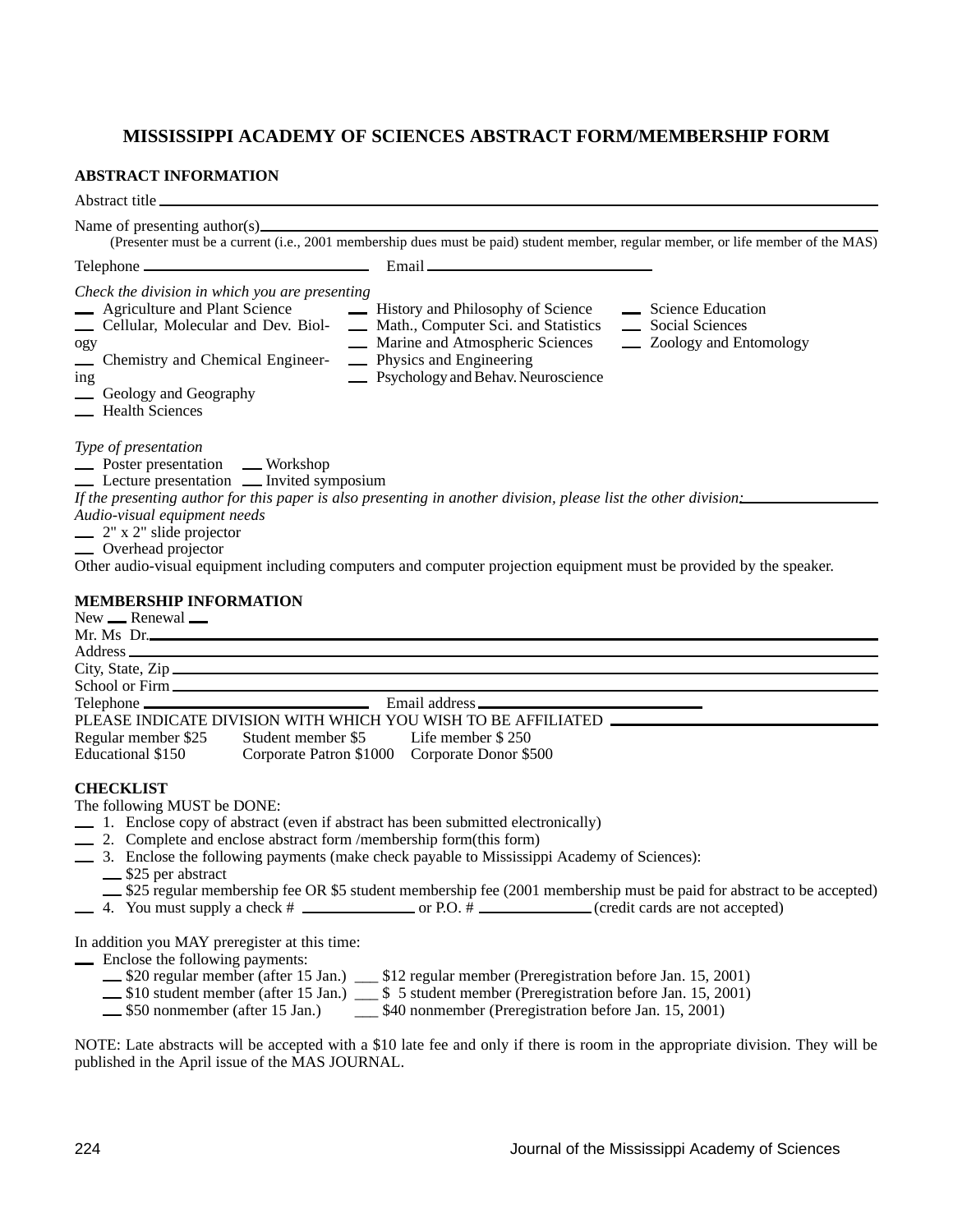## MISSISSIPPI ACADEMY OF SCIENCES—ABSTRACT INSTRUCTIONS PLEASE READ ALL INSTRUCTIONS BEFORE YOU SUBMIT YOUR ABSTRACT

- Your paper may be presented orally or as a poster. Oral presentations are generally 15 minutes although some divisions allow more time. The speaker should limit a 15 minute presentation to 10–12 minutes to allow time for discussion; longer presentations should be limited accordingly. Instructions for poster presentations are given on the reverse side of this sheet.
- Enclose a personal check, money order, institutional check, or purchase order for \$25 publication charge for each abstract to be published, payable to the Mississippi Academy of Sciences. The publication charge will be refunded if the abstract is not accepted.
- The presenting author must be a member of the Academy at the time the paper/poster is presented. Payment for membership of the presenting author must accompany the abstract.
- < Attendance and participation at all sessions requires payment of registration.
- $\triangleright$  Note that three separate fees are associated with submitting and presenting a paper at the annual meeting of the Mississippi Academy of Sciences. (1) An abstract fee is assessed to defray the cost of publishing abstracts and (2) a membership fee is assessed to defray the costs of running the Academy. (3) Preregistration payment (\$12 regular; \$5 student) may accompany the abstract, or you may elect to pay this fee before January  $15<sup>th</sup>$ , or pay full registration fees at the meeting.
- < Abstracts may be submitted by e-mail or entered directly through the MAS website. The URL is http://www.msacad.org. This abstract submission form and the appropriate fees should be sent by US mail even if the abstract has been submitted electronically.
- < Abstracts may be submitted as a WordPerfect, Word, ASCII, ANSI, or .RTF file on a PC readable diskette. *Formatting should be minimal*. This abstract submission form and the appropriate fees should be sent by US mail even if a diskette is used for the abstract.
- < Abstracts may be submitted typed or printed on clean white paper. Abstracts received in this form will be scanned into a computer. Leave ample margins and use a sanserif type font to help minimize errors in scanning.
- Submit your abstract and appropriate fees to the Abstracts' Editor, John Boyle, TO BE RECEIVED NO LATER THAN NOVEMBER 1, 2000.
- $\blacktriangleright$  Late abstracts will be accepted with a \$10 late fee and only if there is room in the appropriate division. They will be published in the April issue of the MAS journal.

Dr. John Boyle Mississippi State University Dept. of Biochemistry P.O. Drawer 9650 Mississippi State, MS 39762

## FORMAT FOR ABSTRACT

- Your abstract should be informative, containing: (a) a sentence statement of the study's specific objectives, unless this is given in the title; (b) brief statement of methods, if pertinent; (c) summary of the results obtained; (d) statement of the conclusions. It is not satisfactory to state, "The results will be discussed."
- Your abstract, including a concise, descriptive title, author(s), location where work was done, text and acknowledgment, may not exceed 250 words.
- < The title should be all capital letters. Use significant words descriptive of subject content.
- < Authors' names start a new line.
- The institution where your research was done should include city, state, and zip code. Do not include institutional subdivisions such as department.
- $\blacktriangleright$  The abstract should be one paragraph, single spaced, starting with a 3-space indentation.